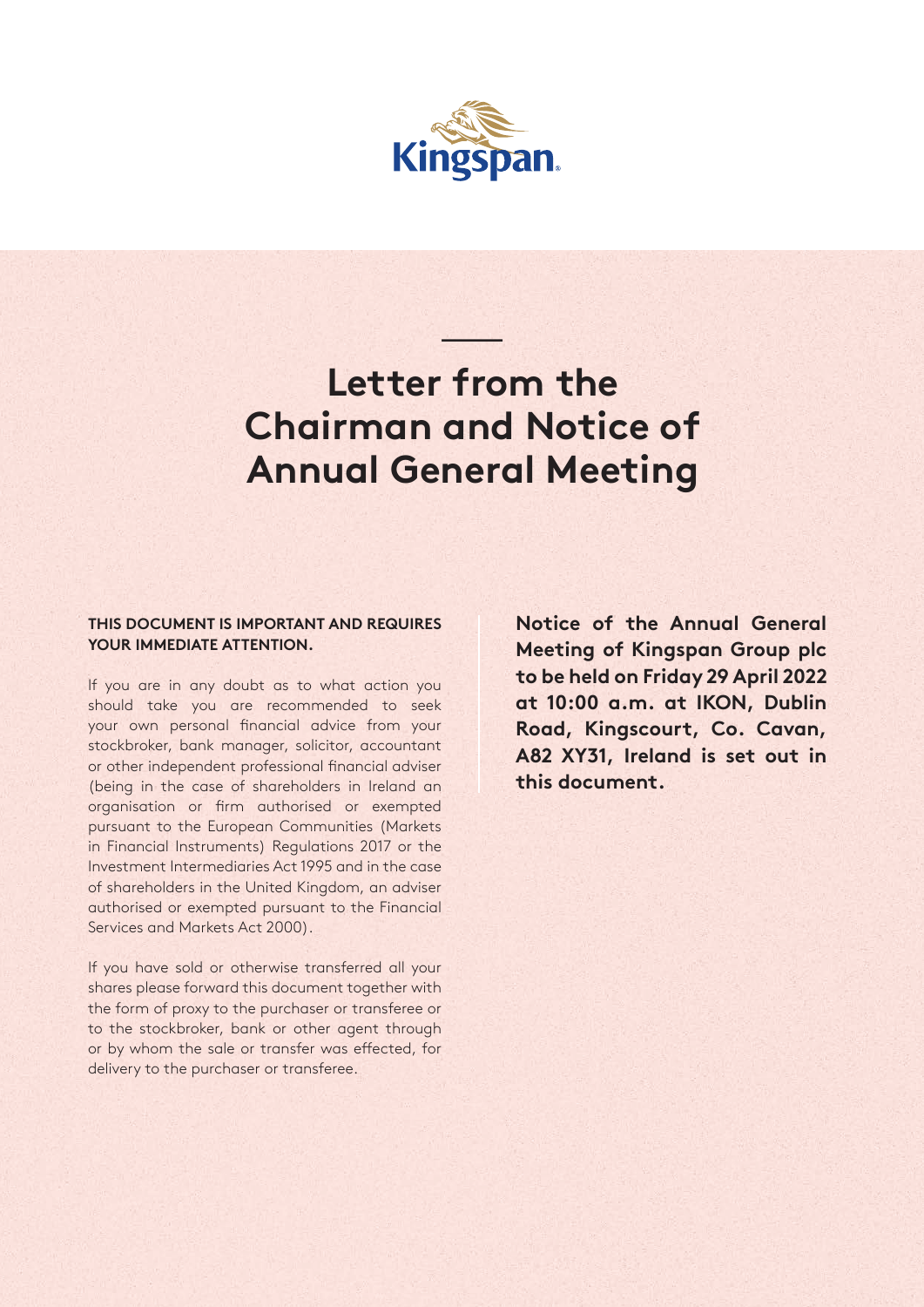## **Proxy appointment**

A Form of Proxy for use at the Annual General Meeting is enclosed. If you wish to validly appoint a proxy, the Form of Proxy must be completed, signed and returned in accordance with the instructions printed thereon to Computershare Investor Services (Ireland) Limited, 3100 Lake Drive, Citywest Business Campus, Dublin 24, D24 AK82, Ireland, as soon as possible and, in any event, so as to be received no later than 10.00 a.m. on Wednesday, 27 April 2022.

Alternatively, electronic proxy appointment is also available for the Annual General Meeting. This facility enables shareholders to appoint a proxy by electronic means by logging on to www.eproxyappointment.com. To appoint a proxy on this website, shareholders need to enter a Control Number, a Shareholder Reference Number (SRN), a PIN and agree to the terms and conditions specified by the Company's Registrar. The Control Number, the Shareholder Reference Number (SRN) and PIN can be found on the top of the Form of Proxy.

Persons who hold interests in Kingspan shares through the Euroclear Bank system or as CDIs through the CREST system should consult with their stockbroker or other intermediary at the earliest opportunity for further information on the processes and timelines for submitting proxy votes or voting instructions for the AGM through the respective systems.

#### **Instructions for accessing the Virtual Meeting Platform**

Shareholders will be given the opportunity to remotely access the AGM, ask questions and vote at the AGM via a virtual meeting platform provided by Computershare Investor Services (Ireland) Limited (the "**Virtual Meeting Platform**").

Shareholders can access the Virtual Meeting Platform via a mobile web client, which is compatible with the latest browser versions of Chrome, Firefox, Edge or Safari and can be accessed using any web browser, on a PC or smartphone device. Please note that Internet Explorer is not supported. **It is highly recommended that you check your system capabilities in advance of the meeting day.**

To remotely attend and/or vote using this method, please go to https://meetnow.global/MAHNQZR.

If you are a shareholder, you can use your unique Shareholder Reference Number and PIN as displayed on your Form of Proxy/Attendance Card. If you are an appointed proxy or a corporate representative you will have had to be provided with a unique invite code to enter the meeting and exercise your rights. These credentials will be issued one working day prior to the meeting, conditional on evidence of your proxy appointment or corporate representative appointment having been received and accepted. There is no requirement for shareholders (registered members) to give notice of their intention to access the AGM. However, persons appointed as a proxy or corporate representative for a Shareholder and wishing to access the AGM should contact Computershare before 9.30 a.m. on 28 April 2022 by emailing clientservices@computershare.ie for unique log-in credentials.

Persons who hold interests in Kingspan shares through the Euroclear Bank system or as CREST depository interests ("CDIs") through the CREST system, wishing to access the AGM through the Virtual Meeting Platform, should consult with their stockbroker or other intermediary at the earliest opportunity for further information on the processes and timelines for submitting proxy appointments for the AGM through the respective systems.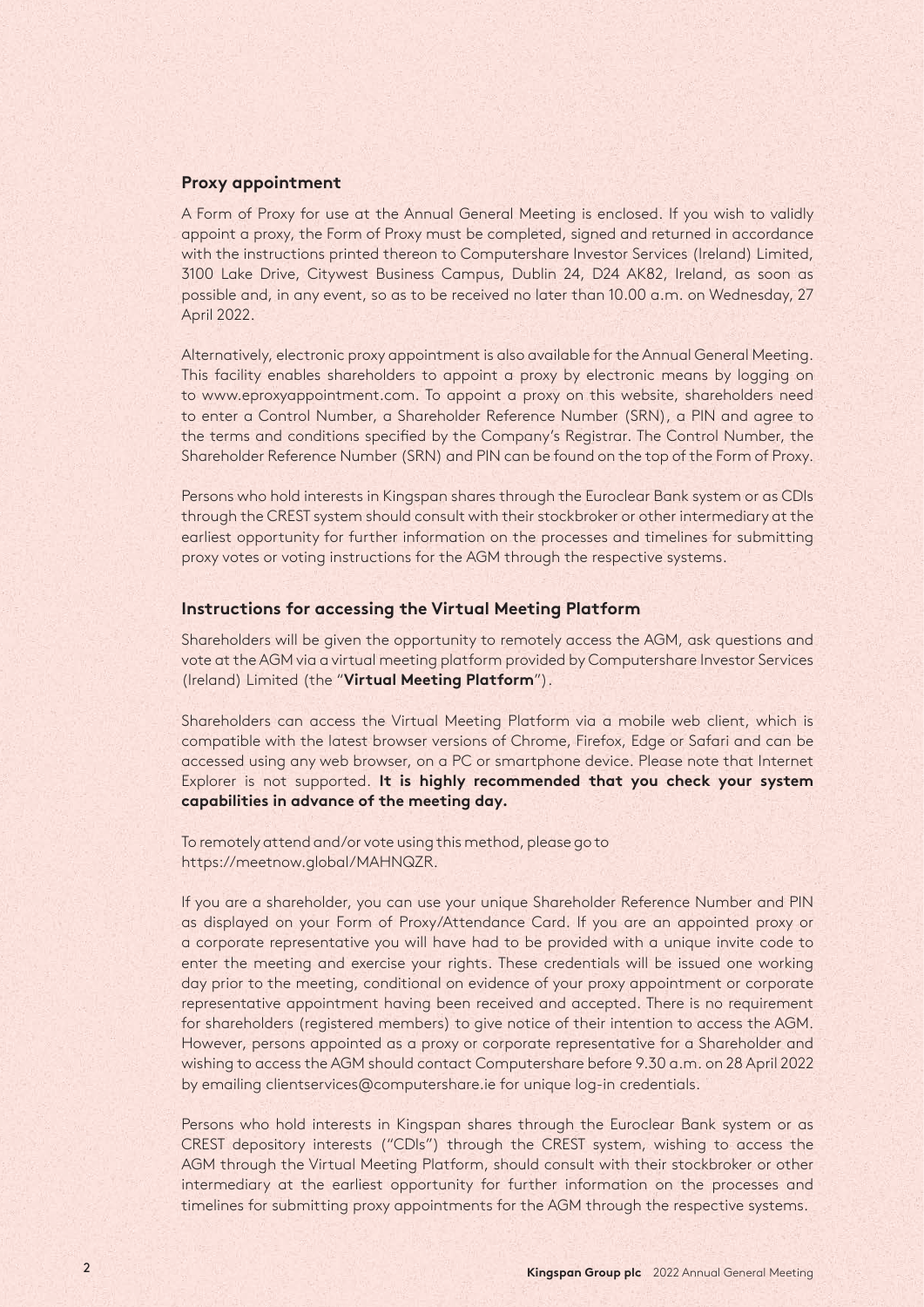The AGM will be broadcast in video and audio format. Once logged in, and from the commencement of the AGM, shareholders will be able to follow the proceedings of the meeting on their device.

Access to the AGM will be available from 9.30 a.m. on 29 April 2022, although the voting functionality will not be enabled until the Chairperson of the meeting declares the poll open.

Once the Chairperson has formally opened the meeting, he will explain the voting procedure. Voting will be enabled on all resolutions on the Chairperson's instruction. This means that attendees may, at any time while the poll is open, vote electronically on any or all of the Resolutions. Resolutions will not be put forward separately. Once the Resolutions have been proposed, they will appear along with the voting options available. Select the option that corresponds with how you wish to vote, "FOR", "AGAINST" or "WITHHELD". Your vote has been cast when the check mark appears. To change your vote, select '**Change My Vote**'. You will be able to change your selection at any time whilst the poll remains open and before the Chairperson announces its closure at the end of the meeting.

Questions on the day can be submitted by text via the messaging function or verbally in person at the meeting. Questions will be moderated before being sent to the Chairperson. This is to avoid repetition and ensure the smooth running of the meeting. If multiple questions on the same topic are received, the Chairperson may choose to provide a single answer to address shareholder queries on the same topic.

During the AGM, you must ensure that you are connected to the internet at all times in order to vote when the Chairperson commences polling. Therefore, it is your responsibility to ensure connectivity for the duration of the meeting via your internet connection. The Virtual Meeting Guide contains further information on remotely accessing and participating in the meeting via the Virtual Meeting Platform and is available on the Company's website at www.kingspan.com/AGM2022.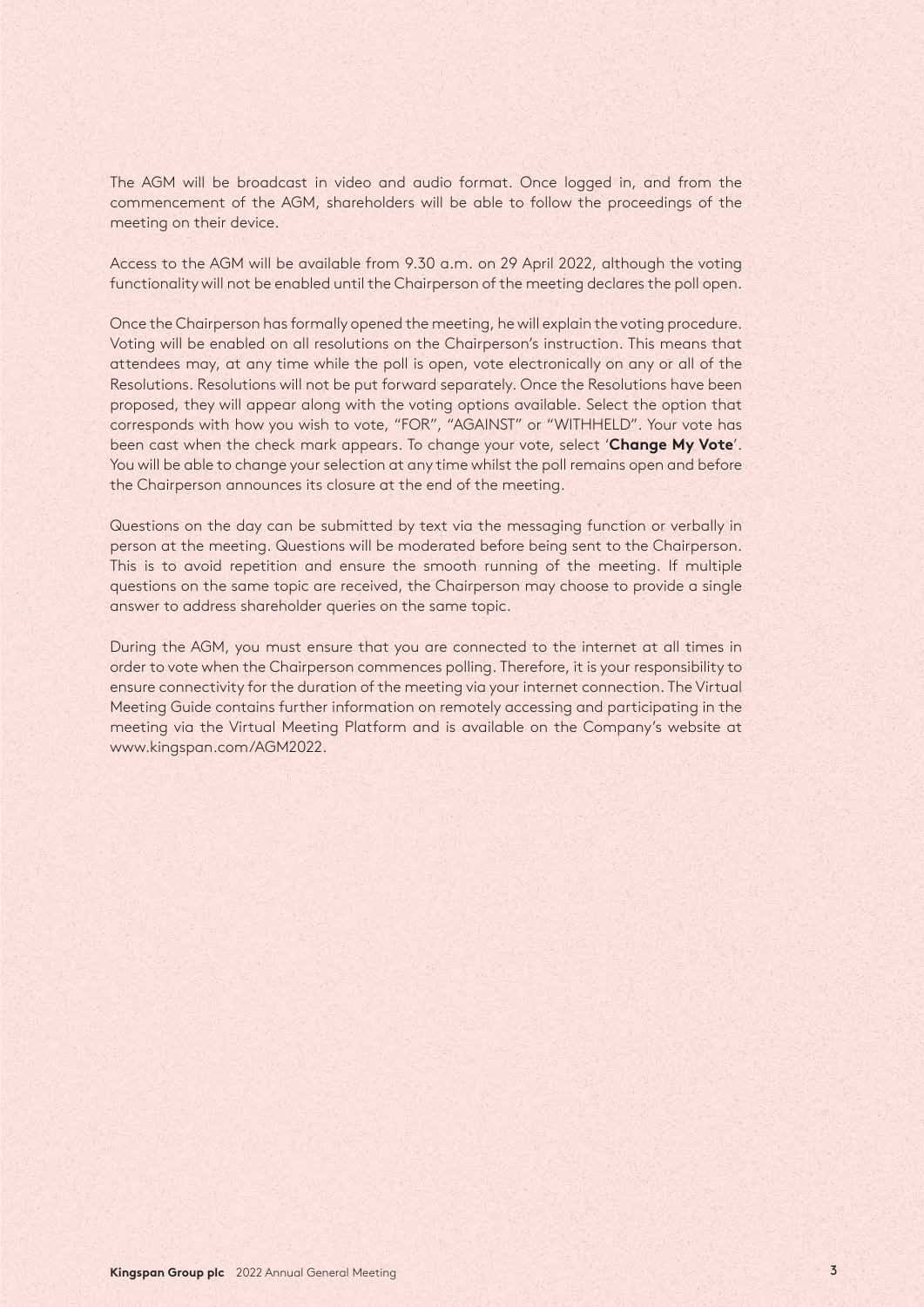## **To the Shareholders, Kingspan Group plc**

21 March 2022

### **Notice of Annual General Meeting ("AGM")**

Dear Shareholder,

I enclose for your attention Notice of the Annual General Meeting of Kingspan Group plc, and invite you to join me on Friday 29 April 2022 at IKON, Dublin Road, Kingscourt, Co. Cavan, A82 XY31, Ireland at 10:00 a.m. We are also pleased once again to offer access to the meeting virtually in order to accommodate as many shareholders as possible. Further details are set out below.

The resolutions to be proposed at the forthcoming AGM are set out on pages 6-12 of this Notice, with further explanatory notes set out on pages 13-21.

2021 was another record year for Kingspan, with trading profits of €755m up 49% on prior year, despite a challenging global environment. For further details, I would encourage all shareholders to read the Company's Business & Strategic Review and the financial statements and directors' report which are contained in the 2021 Annual Report, all of which are available on www.kingspan.com. Accordingly the Board is pleased to recommend a final dividend of 26.0 cent per share which, if approved at the Annual General Meeting, will give a total dividend for the year of 45.9 cent.

I would like to draw your particular attention to the following items of business in the Notice of AGM.

This year the Board is putting our 2021 Planet Passionate Report, which sets out progress and achievements against our ten-year goals, to a shareholder advisory vote (Resolution 5). This is our second annual Planet Passionate Report and sets out, in detail, our sustainability targets and progress. Transforming buildings is an important element of addressing the climate crisis as they represent approximately 39% of global greenhouse gas emissions. Kingspan is uniquely placed to support the decarbonisation of the building sector via our extensive offering of high-performance, energy saving systems and solutions. Our insulation systems, sold in 2021, will save an estimated 193 million tonnes of CO2e over their lifetime in use. We also recognise that we must continue to change our own processes and behaviours to reduce the impact of our operations on the environment. We have set out our ambition to align with the goals of the Paris Agreement and had our scope 1,2 and 3 GHG emissions reduction targets verified by the Science Based Targets initiative (SBTi). We have also set ourselves ambitious targets to have a positive impact on critical environmental challenges relating to energy, circularity and water.

With this advisory resolution, Kingspan will be among the first companies to put our environmental disclosures to a shareholder vote, as a means of providing shareholders with a voice on important issues facing the business. We also commit to putting forward our report to an advisory vote in future years to ensure shareholder views are formally taken into account, in addition to regular engagement on issues of sustainability.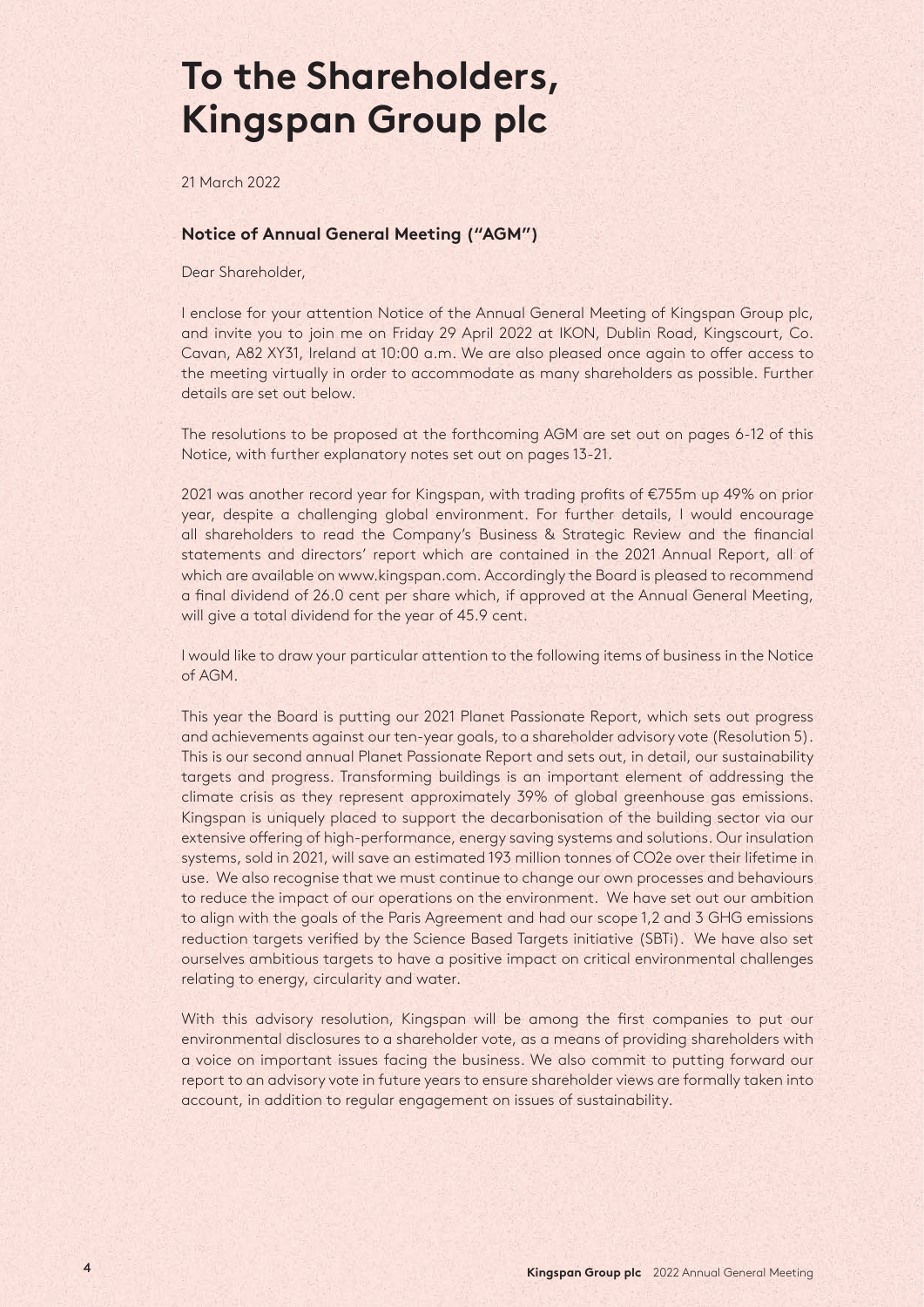The Board is also putting both the directors' Remuneration Policy and the Report of the Remuneration Committee to an advisory vote at the Annual General Meeting (Resolutions 6 and 7). We first submitted the Remuneration Policy to shareholders for approval at the Annual General Meeting of the Company held in 2019. Since then, our policy has continued to evolve in line with best practice, and during 2021 the Remuneration Committee reviewed the policy to ensure it remained fit for purpose whilst reflecting the change in scale and complexity of the business. Earlier this year the Committee engaged with shareholders on the proposed new policy and reflected on their feedback, details of which are set out in the Report of the Remuneration Committee. Accordingly we are proposing at the forthcoming Annual General Meeting an advisory vote from shareholders in relation to the revised policy.

In line with the proposed changes, a resolution to increase the individual grant limits under the Company's Performance Share Plan will also be proposed (Resolution 14).

The other items of special business at the AGM (Resolutions 8 to 13) relate to the share capital of the Company and the renewal of authorities previously given for a further 12 months period, and renewal of authority to convene certain general meetings on 14 clear days' notice. These are matters which are standard for most public companies.

Your participation at the AGM is important for the Company, and I would encourage every shareholder to take part in the meeting either by attending the AGM in-person or on-line or (if you are not able to attend) by completing and returning a form of proxy or making an electronic proxy appointment. This year, we will once again be providing shareholders with the facility to remotely access the AGM, ask questions and vote at the AGM via a virtual meeting platform provided by Computershare Investor Services (Ireland) Limited (the "**Virtual Meeting Platform**"). The appointment of a proxy will not prevent a member attending the AGM in person or through the Virtual Meeting Platform and voting in person if the member wishes to do so. You can also submit a question in advance of the AGM, by sending an e-mail to agm@kingspan.com. Detailed instructions on appointing a proxy and voting are set out on pages 22 to 27 of this document.

Your Board believes that the resolutions to be proposed at the AGM are in the best interests of the Company and its shareholders. Accordingly, the directors unanimously recommend that shareholders vote in favour of the resolutions, as they intend to do in respect of their own beneficial holdings of shares in the Company.

Yours sincerely,

**Jost Massenberg Chairman**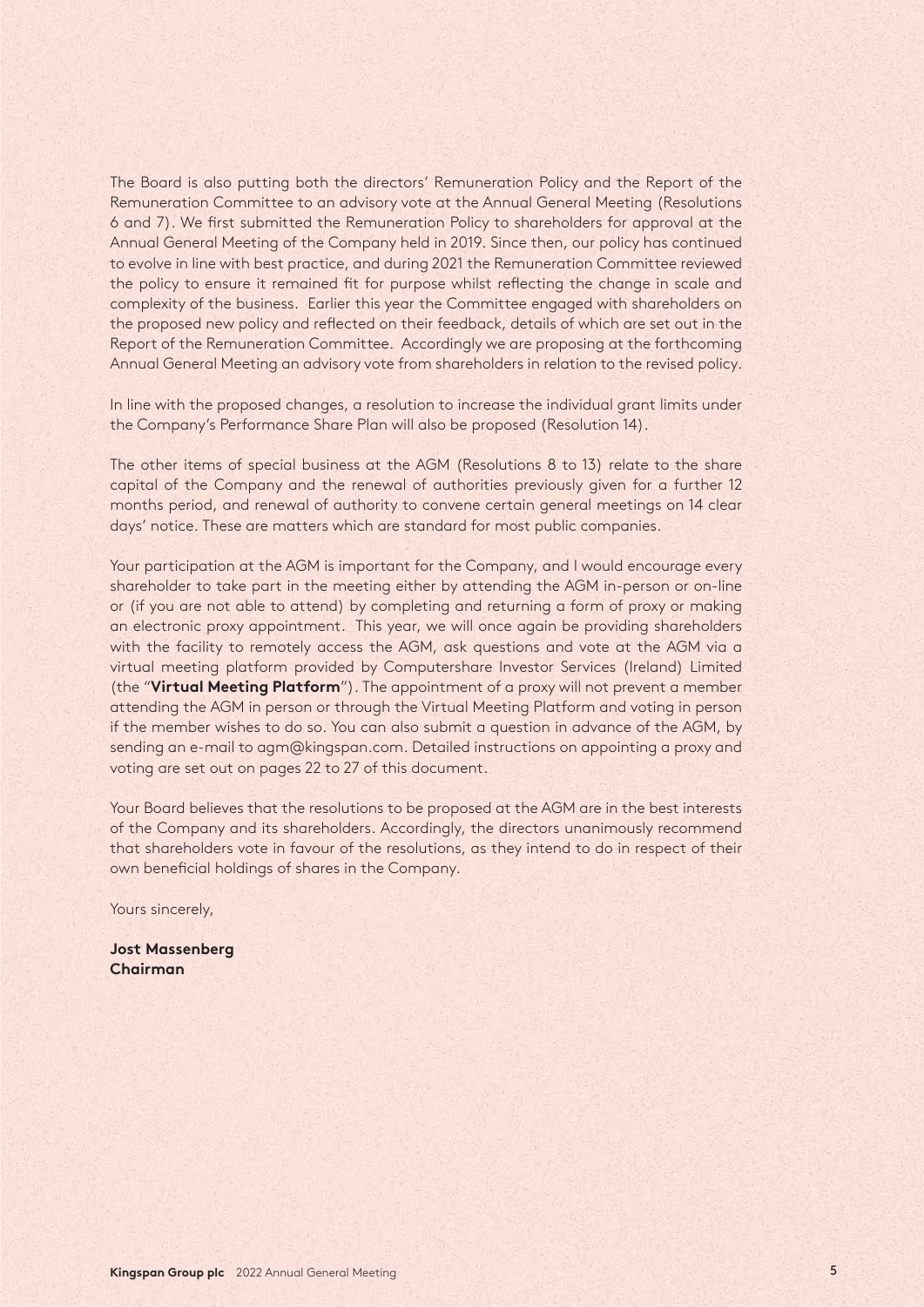# **Notice of Annual General Meeting ("AGM")**

Notice is hereby given that the Annual General Meeting of Kingspan Group plc will be held at IKON, Dublin Road, Kingscourt, Co. Cavan, A82 XY31, Ireland at 10:00 a.m. on Friday 29 April 2022 for the following purposes:

### **As ordinary business:**

### **1. Financial statements**

Following a review of the Company's affairs, to receive and adopt the financial statements and the reports of the directors and the auditors for the year ended 31 December 2021.

## **2. Dividend**

To declare a final dividend for the year ended 31 December 2021 of 26.0 cent per share.

## **3. Election of directors**

- 3(a) To re-elect Jost Massenberg as a director.
- 3(b) To re-elect Gene M. Murtagh as a director.
- 3(c) To re-elect Geoff Doherty as a director.
- 3(d) To re-elect Russell Shiels as a director.
- 3(e) To re-elect Gilbert McCarthy as a director.
- 3(f) To re-elect Linda Hickey as a director.
- 3(g) To re-elect Michael Cawley as a director.
- 3(h) To re-elect John Cronin as a director.
- 3(i) To re-elect Anne Heraty as a director.
- 3(j) To elect Éimear Moloney as a director.
- 3(k) To elect Paul Murtagh as a director.

(each of which shall be proposed as a separate resolution).

## **4. Auditors' remuneration**

To authorise the directors to fix the remuneration of the auditors for the year ending 31 December 2022.

#### **As special business:**

#### **5. Planet Passionate Report**

To consider and, if thought fit, to pass as an Ordinary Resolution:

To receive and consider the Company's Planet Passionate Report 2021.

## **6. Directors' Remuneration Policy**

To consider and, if thought fit, to pass as an Ordinary Resolution:

To receive and consider the policy on directors' remuneration that is set out in the Annual Report for the year ended 31 December 2021.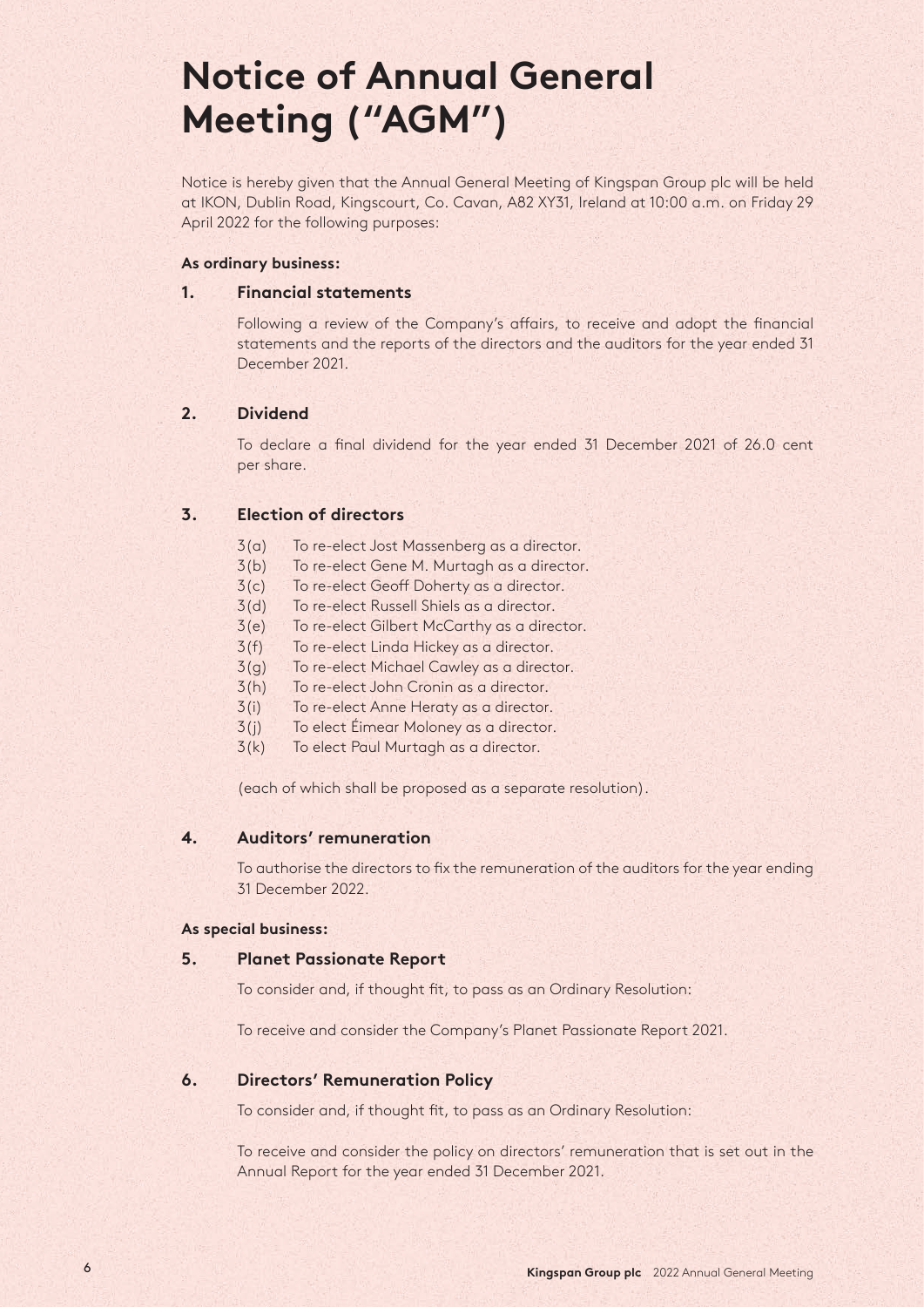## **7. Report of the Remuneration Committee**

To consider and, if thought fit, to pass as an Ordinary Resolution:

To receive and consider the Remuneration Committee's report on directors' remuneration that is set out in the Annual Report for the year ended 31 December 2021.

#### **8. Allotment of shares**

To consider and, if thought fit, to pass as an Ordinary Resolution:

That the directors be and are hereby generally and unconditionally authorised pursuant to Section 1021 of the Companies Act 2014 to exercise all the powers of the Company to allot relevant securities within the meaning of Section 1021 of that Act up to an aggregate nominal amount of €7,868,577. The authority hereby conferred shall expire at the earlier of the conclusion of the next Annual General Meeting of the Company after the date of the passing of this resolution and 29 July 2023 unless previously renewed, varied or revoked by the Company in General Meeting provided however that the Company may make an offer or agreement before the expiry of this authority which would or might require relevant securities to be allotted after this authority has expired and the directors may allot relevant securities in pursuance of any such offer or agreement as if the authority conferred hereby had not expired.

## **9. Dis-application of pre-emption rights in respect of up to 5% of the Company's issued share capital**

Subject to the passing of Resolution 8, to consider and, if thought fit, to pass as a Special Resolution:

That the directors be and are hereby empowered pursuant to Section 1022 and Section 1023 of the Companies Act 2014 to allot equity securities (within the meaning of Section 1023 of that Act) for cash pursuant to the authority conferred by Resolution 8 above as if subsection (1) of the said Section 1022 did not apply to any such allotment provided that this power shall be limited:

- (a) to the allotment of equity securities in connection with a rights issue, open offer or other invitation to or in favour of the holders of ordinary shares where the equity securities respectively attributable to the interests of such holders are proportional (as nearly as may be) to the respective numbers of ordinary shares held by them but subject to such exclusions or other arrangements as the directors may deem necessary or expedient to deal with legal or practical problems in respect of overseas shareholders, fractional entitlements or otherwise; and
- (b) to the allotment of equity securities (otherwise than under paragraph (a) above) up to a maximum aggregate nominal value equal to 5% of the aggregate nominal value of the Company's issued ordinary share capital at the close of business on the date of passing of this resolution,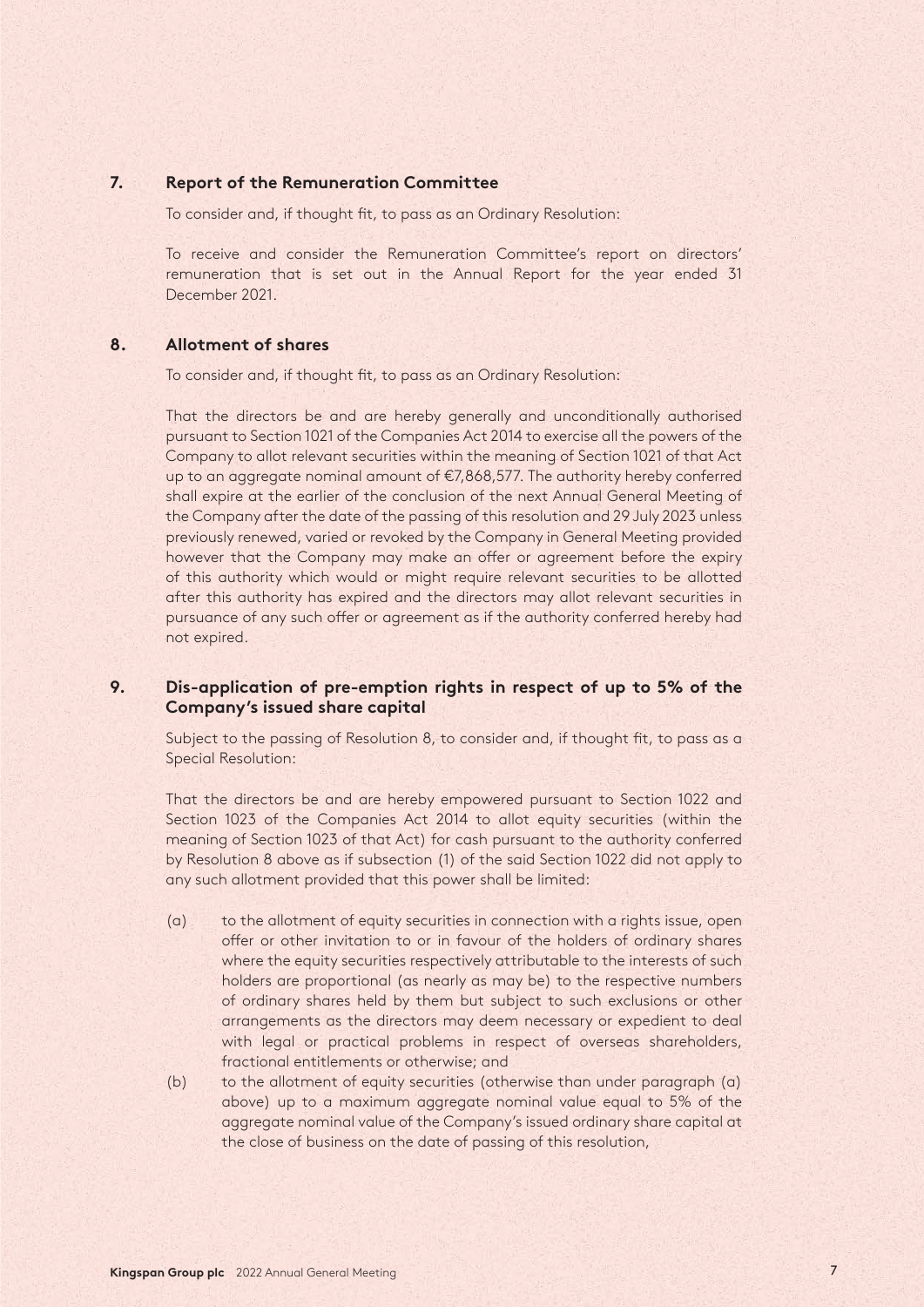and shall expire at the conclusion of the next Annual General Meeting of the Company after the date of the passing of this resolution or 29 July 2023 (whichever shall be earlier) save that the Company may, before such expiry, make an offer or agreement which would or might require equity securities to be allotted after such expiry and the directors may allot equity securities in pursuance of such offer or agreement as if the power conferred hereby had not expired.

## **10. Dis-application of pre-emption rights in respect of an additional 5% of the Company's issued share capital**

Subject to the passing of Resolution 8, to consider and, if thought fit, to pass as a Special Resolution:

That the directors be and are hereby empowered, in addition to any such power granted under Resolution 9, pursuant to Section 1022 and Section 1023 of the Companies Act 2014 to allot equity securities (within the meaning of Section 1023 of that Act) for cash pursuant to the authority conferred by Resolution 8 above as if subsection (1) of the said Section 1022 did not apply to any such allotment provided that this power shall be:

- (a) limited to the allotment of equity securities up to a maximum aggregate nominal value equal to 5% of the aggregate nominal value of the Company's issued ordinary share capital at the close of business on the date of passing of this resolution, and
- (b) used only for the purposes of financing (or refinancing, if the authority is to be used within six months after the original transaction) a transaction which the Board of the Company determines to be an acquisition or other capital investment of a kind contemplated by the Statement of Principles on Disapplying Pre-Emption Rights most recently published by the UK Pre-Emption Group prior to the date of this notice,

and shall expire at the conclusion of the next Annual General Meeting of the Company after the date of the passing of this resolution or 29 July 2023 (whichever shall be earlier) save that the Company may, before such expiry, make an offer or agreement which would or might require equity securities to be allotted after such expiry and the directors may allot equity securities in pursuance of such offer or agreement as if the power conferred hereby had not expired.

#### **11. Purchase of own shares**

To consider and, if thought fit, to pass as a Special Resolution:

That the Company and/or any subsidiary (as defined by Section 7 of the Companies Act 2014) of the Company be hereby generally authorised to make market purchases (as defined by Section 1072 of the Companies Act 2014) of shares of any class in the Company ("**Shares**") on such terms and conditions and in such manner as the directors may determine from time to time but subject to the provisions of the Companies Act 2014 and to the following restrictions and provisions: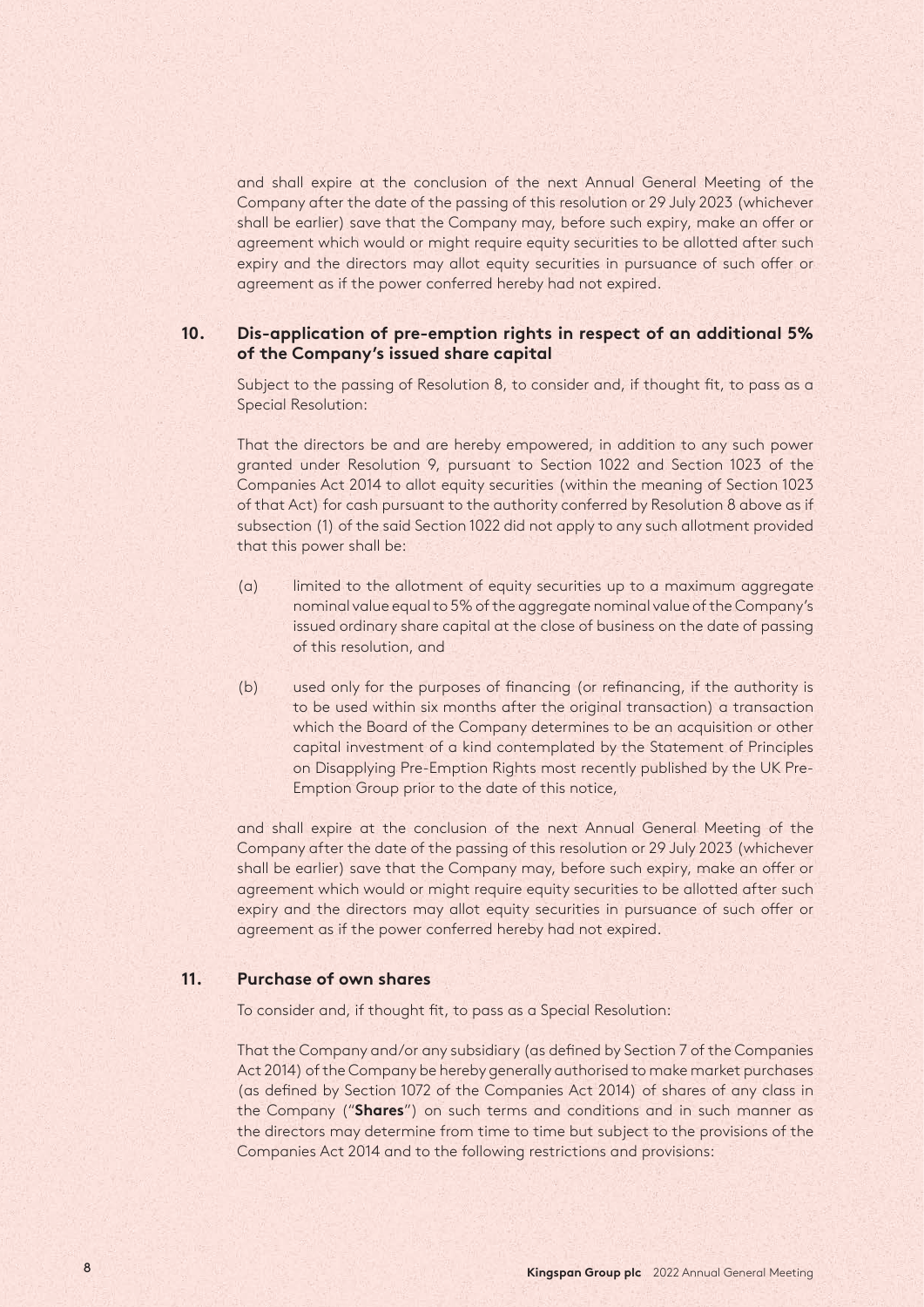- (a) the aggregate nominal value of the Shares authorised to be acquired pursuant to the terms of this resolution shall not exceed 10% of the aggregate nominal value of the issued share capital of the Company as at the close of business on the date of the passing of this resolution; and
- (b) the minimum price which may be paid for any Share shall be an amount equal to the nominal value thereof; and
- (c) the maximum price which may be paid for any Share (a "**Relevant Share**") shall be the higher of:
	- (i) an amount equal to 105% of the average market value of a Share as determined in accordance with this paragraph (c); and
	- (ii) the higher of the price of the last independent trade and the highest current independent bid on the Irish Stock Exchange (trading as Euronext Dublin) at the time the purchase is carried out,

where the average market value of a Share for the purpose of sub-paragraph (i) shall be the amount equal to the average of the five amounts resulting from determining whichever of the following ((1), (2) or (3) specified below) in respect of Shares of the same class as the Relevant Share shall be appropriate for each of the five business days immediately preceding the day on which the Relevant Share is purchased as determined from the information published in the Euronext Dublin Daily Official List reporting the business done on each of those five days:

- (1) if there shall be more than one dealing reported for the day, the average of the prices at which such dealings took place; or
- (2) if there shall be only one dealing reported for the day, the price at which such dealing took place; or
- (3) if there shall not be any dealing reported for the day, the average of the closing bid and offer prices for the day;

and if there shall be only a bid (but not an offer) price or an offer (but not a bid) price reported, or if there shall not be any bid or offer price reported, for any particular day, that day shall not be treated as a business day for the purposes of determining the maximum price; provided that, if the means of providing the foregoing information as to dealings and prices by reference to which the maximum price is to be determined is altered or is replaced by some other means, then a maximum price shall be determined on the basis of the equivalent information published by the relevant authority in relation to dealings on the Irish Stock Exchange (trading as Euronext Dublin) or its equivalent;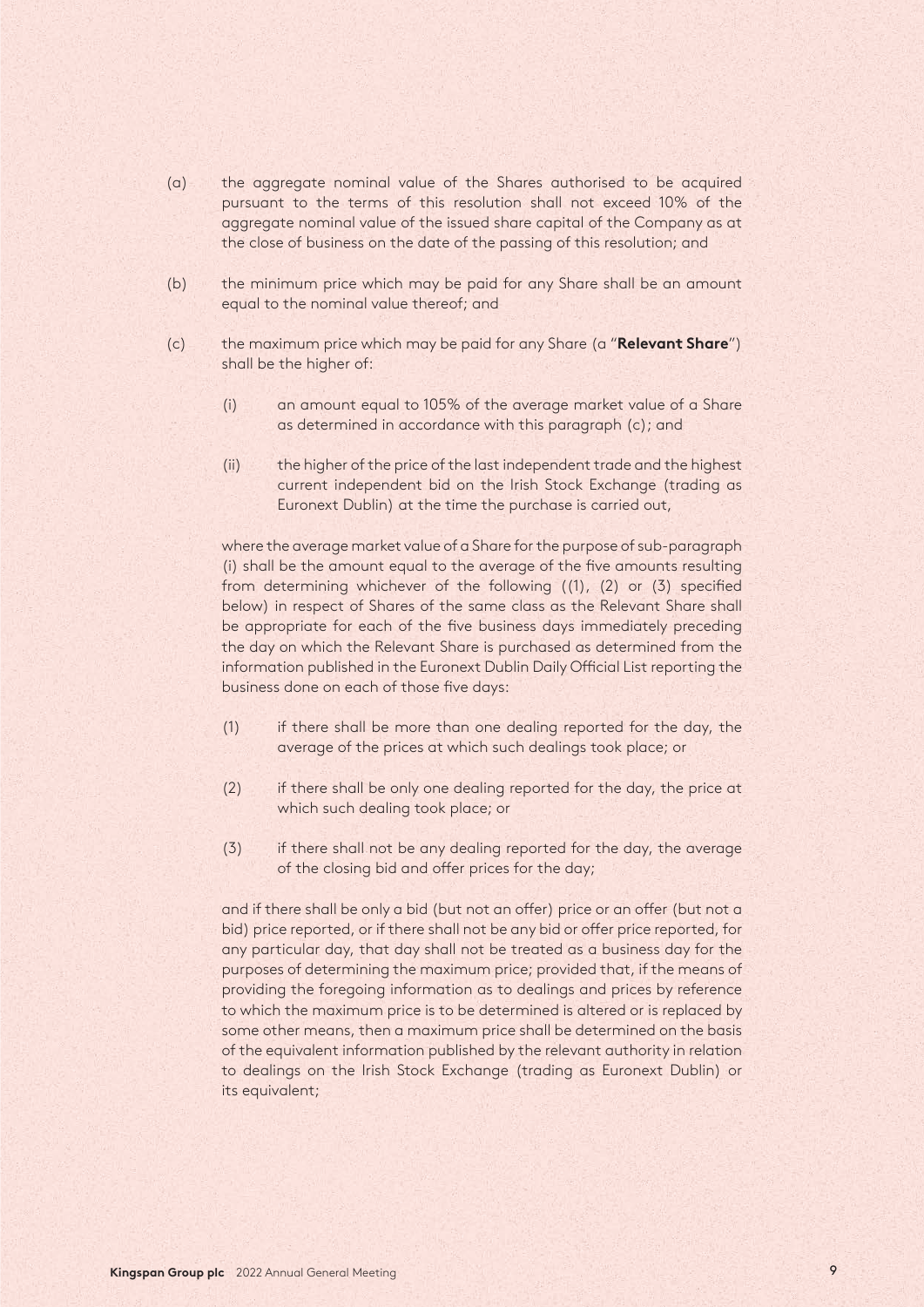- (d) the authority conferred by this resolution shall include authority to make overseas market purchases (as defined by Section 1072 of the Companies Act 2014) of Shares on the London Stock Exchange, provided that (a) any such purchase shall be subject to any requirements of the laws of the United Kingdom of Great Britain and Northern Ireland as shall apply thereto and (b) the maximum price which may be paid for any Shares so purchased shall be the higher of:
	- (i) 5% above the average of the closing prices for the Shares as derived from the London Stock Exchange Daily Official List for the five business days preceding the date of purchase; and
	- (ii) the higher of the price of the last independent trade and the highest current independent bid on the London Stock Exchange at the time the purchase is carried out,

provided that, if the means of providing the foregoing information as to dealings and prices by reference to which the maximum price is to be determined is altered or is replaced by some other means, then a maximum price shall be determined on the basis of the equivalent information published by the relevant authority in relation to dealings on the London Stock Exchange or its equivalent;

(e) the authority hereby granted shall expire at the conclusion of the next Annual General Meeting of the Company or on the date 18 months after the date of passing of this resolution (whichever is earlier) unless previously varied, revoked or renewed by special resolution, in accordance with the provisions of Section 1074 of the Companies Act 2014. The Company or any such subsidiary may enter before such expiry into a contract for the purchase of Shares which would or might be executed wholly or partly after such expiry and may complete any such contract as if the authority conferred hereby had not expired.

#### **12. Treasury shares**

To consider and, if thought fit, to pass as a Special Resolution:

That, subject to the passing of Resolution 11, for the purposes of Sections 109 and 1078 of the Companies Act 2014, the re-allotment price range at which ordinary shares having a par value of €0.13 in the capital of the Company ("**Shares**") held as treasury shares ("**Treasury Shares**") may be re-allotted off-market shall be as follows:

- (a) the maximum price at which a Treasury Share may be re-allotted offmarket shall be an amount equal to 120% of the Appropriate Price; and
- (b) the minimum price at which a Treasury Share may be re-allotted off-market shall be the nominal value of the share where such share is re-allotted under an employees' share scheme (as defined by Section 64 of the Companies Act 2014) operated by the Company and, in all other cases, shall be an amount equal to 95% of the Appropriate Price.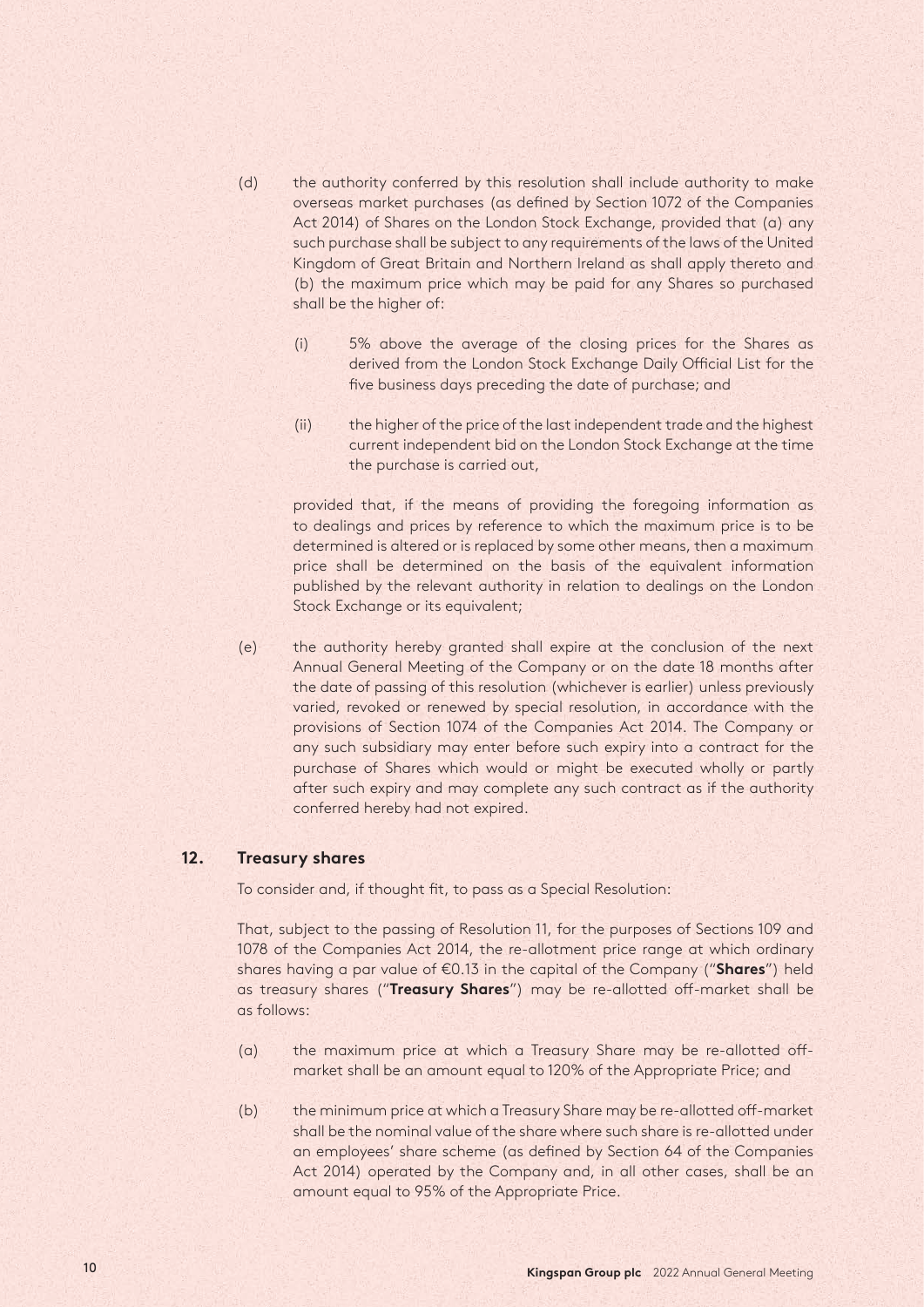For the purposes of this Resolution the expression "**Appropriate Price"** shall mean an amount equal to the average of the five amounts resulting from determining whichever of the following ((i), (ii) or (iii) specified below) in relation to Shares shall be appropriate for each of the five business days immediately preceding the day on which the Treasury Share is re-allotted as determined from the information published in the Euronext Dublin Daily Official List reporting the business done on each of those five business days:

- (i) if there shall be more than one dealing reported for the day, the average of the prices at which such dealings took place; or
- (ii) if there shall be only one dealing reported for the day, the price at which such dealing took place; or
- (iii) if there shall not be any dealing reported for the day, the average of the closing bid and offer prices for the day;

and if there shall be only a bid (but not an offer) price or an offer (but not a bid) price reported, or if there shall not be any bid or offer price reported, for any particular day, that day shall not be treated as a business day for the purposes of determining the Appropriate Price; provided that, if the means of providing the foregoing information as to dealings and prices by reference to which the Appropriate Price is to be determined is altered or is replaced by some other means, then the Appropriate Price shall be determined on the basis of the equivalent information published by the relevant authority in relation to dealings on the Irish Stock Exchange (trading as Euronext Dublin) or its equivalent; and

(c) the authority hereby granted shall expire at the conclusion of the next Annual General Meeting of the Company or on the date 18 months after the date of passing of this resolution (whichever is earlier) unless previously varied or renewed in accordance with the provisions of Section 109 and/or 1078 of the Companies Act 2014.

## **13. General meetings**

To consider and, if thought fit, to pass as a Special Resolution:

That the directors be and are hereby generally and unconditionally authorised to call a general meeting, other than an annual general meeting or a meeting for the passing of a special resolution, on not less than 14 days' notice. The authority hereby conferred shall expire at the conclusion of the next Annual General Meeting of the Company after the date of the passing of this resolution unless previously renewed, varied or revoked by the Company in general meeting.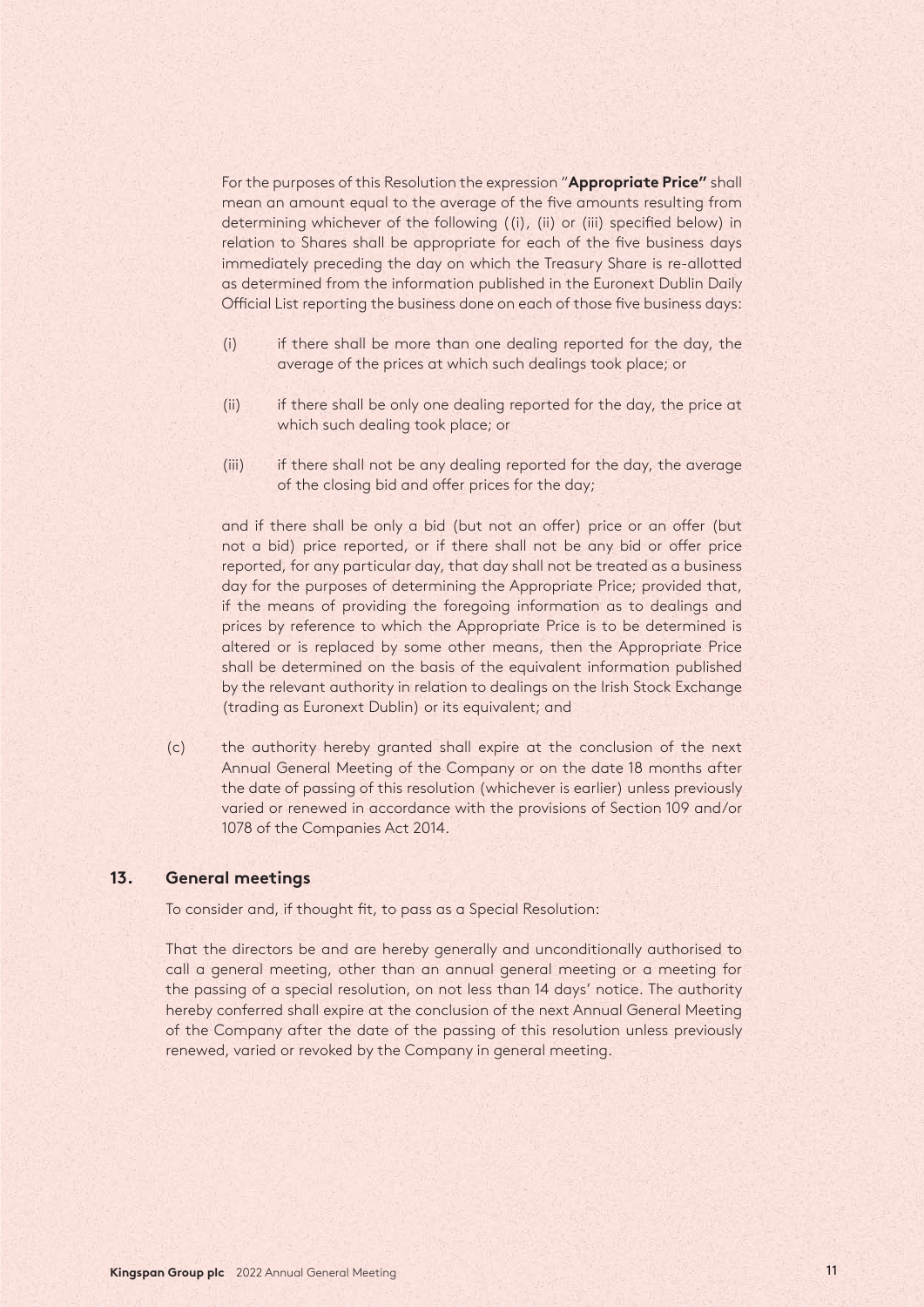## **14. The Kingspan Group plc 2017 Performance Share Plan**

To consider and, if thought fit, to pass as an Ordinary Resolution:

That the Rules of the Kingspan Group plc 2017 Performance Share Plan be amended by the substitution of "300%" for "200%" in Rule 4.4 of the Plan.

#### **By Order of the Board Lorcan Dowd, Company Secretary**

#### **21 March 2022**

Kingspan Group plc Registered Office: Dublin Road, Kingscourt, Co. Cavan, Ireland, A82 XY31 Telephone: +353 (0)42 969 8000 Email: agm@kingspan.com; Internet: www.kingspan.com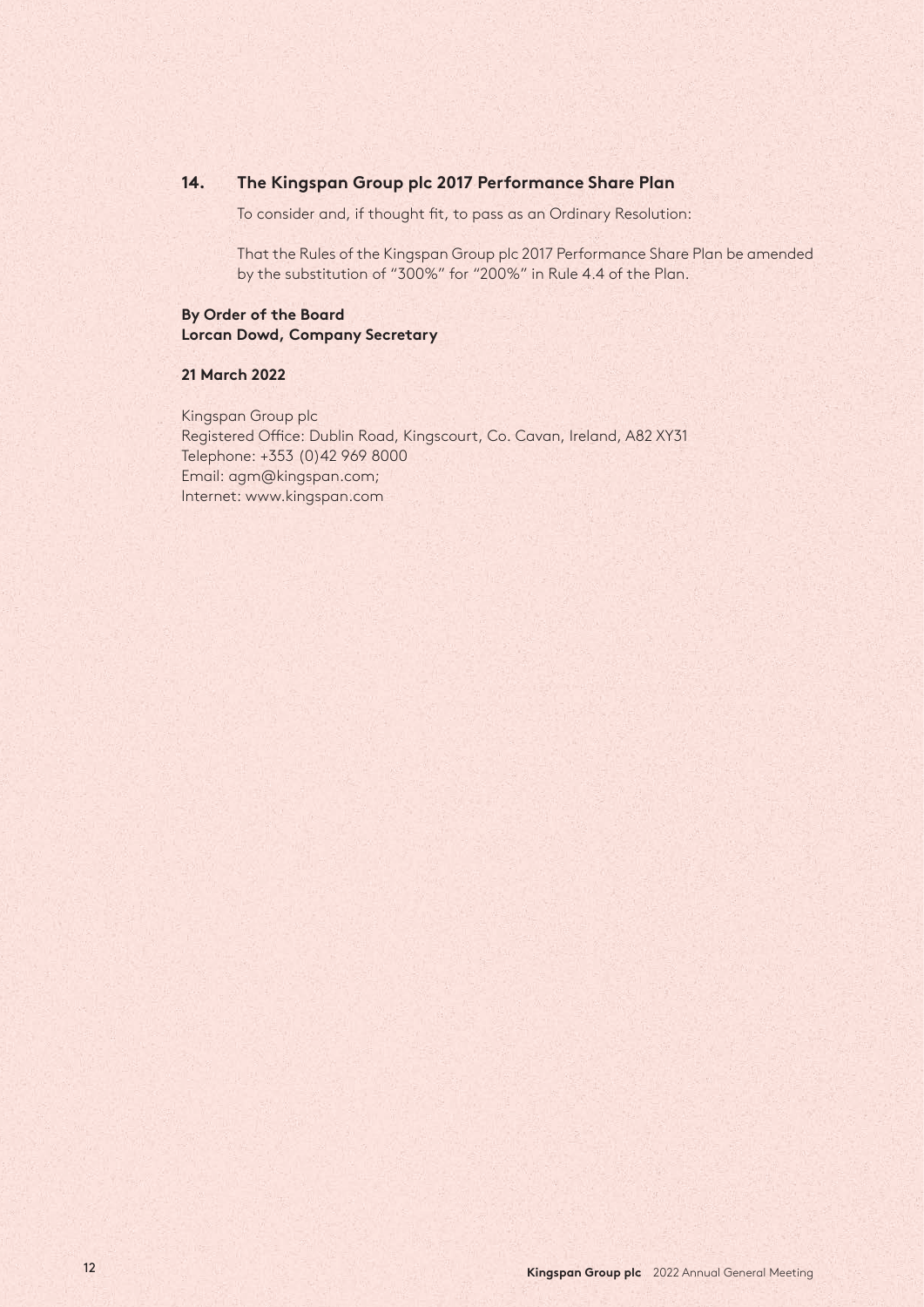# **Notes On Resolutions:**

### **Resolution 1: Financial statements**

The directors will present the report and accounts of the Company for the year ended 31 December 2021. A full copy of the Annual Report is available on www.kingspan.com.

## **Resolution 2: Final dividend**

The directors are proposing a final dividend for the year ended 31 December 2021 of 26.0 cent per share. If approved, the final dividend will be paid (subject to Irish withholding tax rules) on 6 May 2022 to shareholders on the register at close of business on 25 March 2022.

#### **Resolution 3: Election of directors**

Each of the executive directors has a combination of general business skills, and experience in the construction materials market. The non-executive directors represent a diverse business background complementing the executive directors' skills. The performance of the Board is reviewed annually, and each of the directors has made a substantial contribution to the leadership and governance of the Company during the year.

| 3(a) Jost Massenberg | Jost Massenberg is the independent Non-executive Chairman<br>of Kingspan. He was appointed to the Board in February 2018,<br>and was appointed as Non-executive Chairman in 2021.                                                                                                                                                                                                                                                                                                                          |
|----------------------|------------------------------------------------------------------------------------------------------------------------------------------------------------------------------------------------------------------------------------------------------------------------------------------------------------------------------------------------------------------------------------------------------------------------------------------------------------------------------------------------------------|
|                      | Relevant skills & experience: Jost is the former Chief Executive<br>Officer of Benteler Distribution International GmbH, and prior<br>to that he was the Chief Sales Officer and a member of the<br>executive board of ThyssenKrupp Steel Europe AG. As Chairman,<br>he brings to bear his more than 30 years' industry experience<br>in European steel and major manufacturing businesses, as well<br>as his broad leadership experience as a chairman and non-<br>executive director of other companies. |
|                      | <b>Qualifications: PhD Business Admin.</b>                                                                                                                                                                                                                                                                                                                                                                                                                                                                 |
|                      | Former Chairman<br>External<br>appointments:<br><b>VTG</b><br><b>of</b><br>Aktiengesellschaft, and a non-executive director in a number<br>of large private companies.                                                                                                                                                                                                                                                                                                                                     |
|                      | Committee membership: Nominations & Governance.                                                                                                                                                                                                                                                                                                                                                                                                                                                            |
| 3(b) Gene M. Murtagh | Gene Murtagh is the Group Chief Executive Officer. He was<br>appointed to the Board in November 1999.                                                                                                                                                                                                                                                                                                                                                                                                      |
|                      | Relevant skills & experience: Gene joined the Group in 1993,<br>and was appointed CEO in 2005. He was previously the Chief<br>Operating Officer from 2003 to 2005, and prior to that he was<br>managing director of the Group's Insulated Panel business and<br>of the Water & Energy business. He leads the development<br>of the Group's strategy and has a deep knowledge of all of<br>the Group's businesses and the wider construction materials<br>industry.                                         |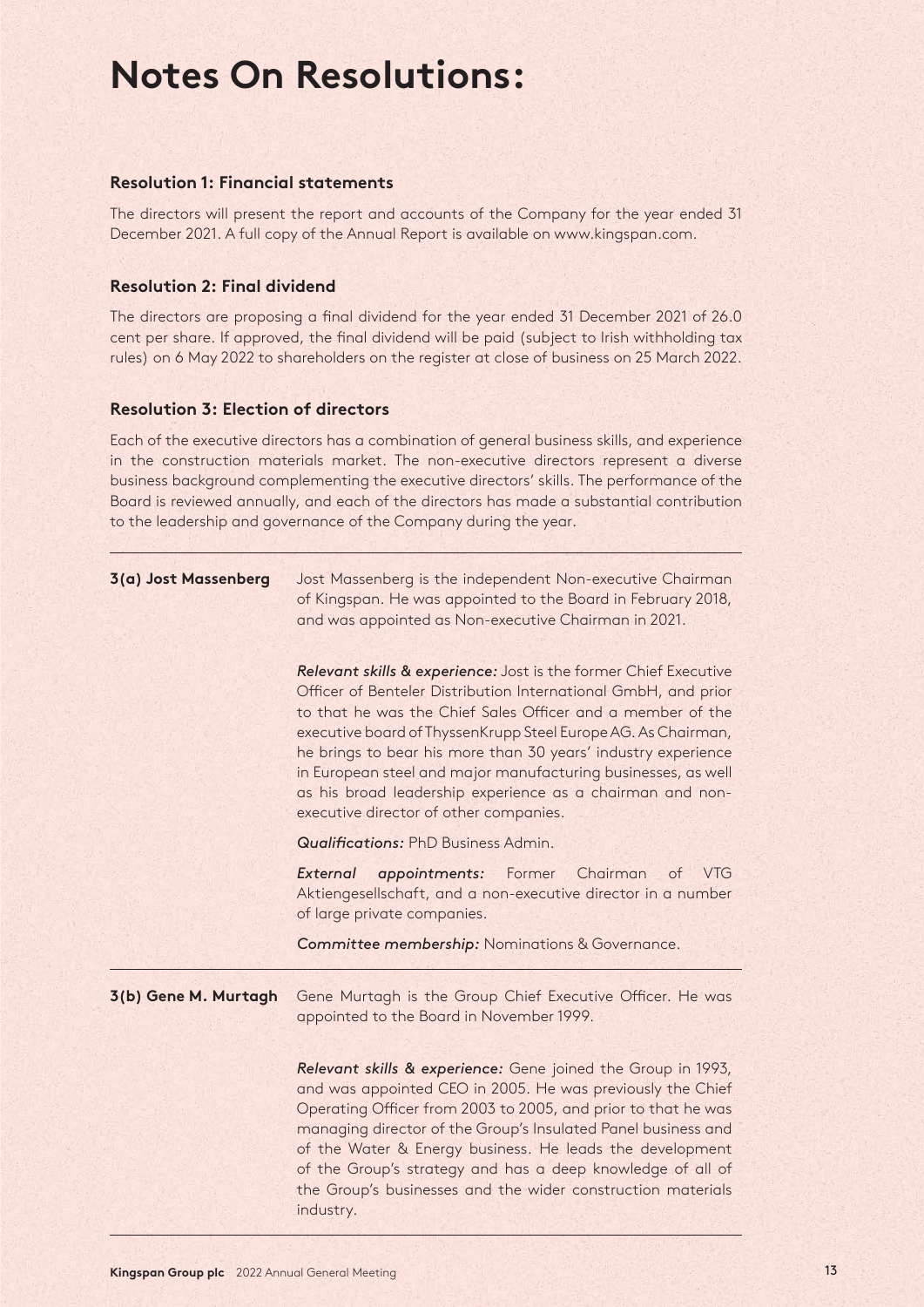| 3(c) Geoff Doherty    | Geoff Doherty is the Group Chief Financial Officer. He joined<br>the Group, and was appointed to the Board, in January 2011.                                                                                                                                                                                                                                                                                     |
|-----------------------|------------------------------------------------------------------------------------------------------------------------------------------------------------------------------------------------------------------------------------------------------------------------------------------------------------------------------------------------------------------------------------------------------------------|
|                       | Relevant skills & experience: Prior to joining Kingspan, Geoff<br>was the Chief Financial Officer of Greencore Group plc and<br>Chief Executive of its property and agribusiness activities. He is<br>a qualified chartered accountant, with extensive experience of<br>capital markets and financial management in an international<br>manufacturing environment.                                               |
|                       | External appointments: Non-executive director of Ryanair<br>Holdings plc.                                                                                                                                                                                                                                                                                                                                        |
| 3(d) Russell Shiels   | Russell Shiels is President of Kingspan's Insulated Panels<br>business in the Americas as well as Kingspan's global Data &<br>Flooring business. He joined the Board in December 1996.                                                                                                                                                                                                                           |
|                       | Relevant skills & experience: Russell has experience in many<br>of the Group's key businesses, and was previously Managing<br>Director of the Group's Building Components and Raised<br>Access Floors businesses in Europe. He brings to the Board<br>his particular knowledge of the building envelope market in<br>the Americas, as well as his understanding of the office and<br>datacentre market globally. |
| 3(e) Gilbert McCarthy | Gilbert McCarthy is Managing Director of the Group's Insulated<br>Panels businesses in the UK, Ireland, Western Europe, Middle<br>East and Australasia. He was appointed to the Board in<br>September 2011.                                                                                                                                                                                                      |
|                       | Relevant skills & experience: Gilbert joined the Group in<br>1998, and has held a number of senior management positions<br>including managing director of the Off-site division and<br>general manager of the Insulation Boards business. He brings<br>to the Board his extensive knowledge of the building envelope<br>industry, in particular in Western Europe and Australasia.                               |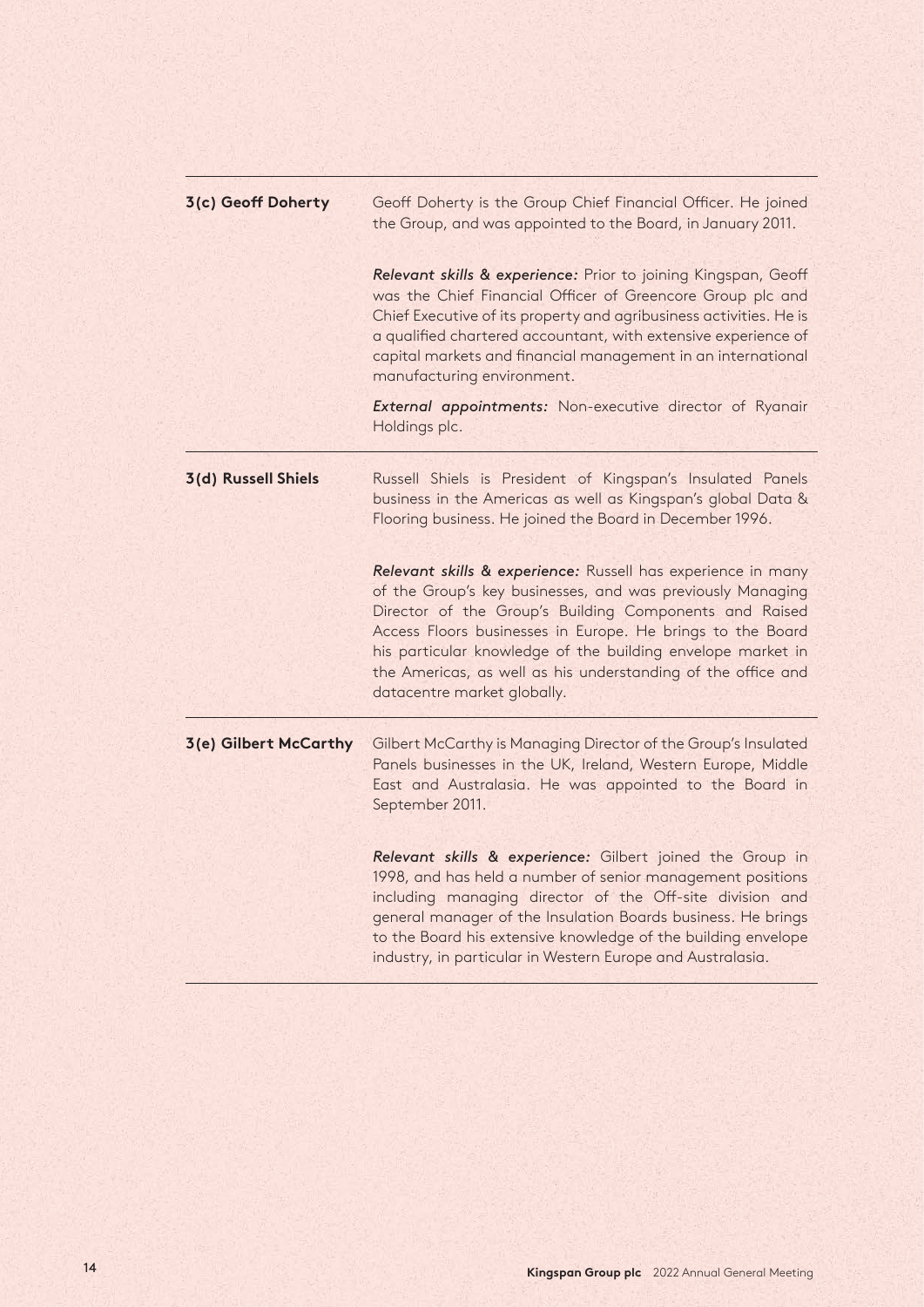| 3(f) Linda Hickey   | Linda Hickey was appointed to the Board in June 2013, and<br>is appointed as the Senior Independent Director and the<br>Workforce Engagement Director.                                                                                                                                                                                                                                                                                    |
|---------------------|-------------------------------------------------------------------------------------------------------------------------------------------------------------------------------------------------------------------------------------------------------------------------------------------------------------------------------------------------------------------------------------------------------------------------------------------|
|                     | Relevant skills & experience: Linda was previously the Head<br>of Corporate Broking at Goodbody Capital Markets where she<br>worked closely with multi-national corporates and the investor<br>community. Prior to that Linda worked at NCB Stockbrokers<br>in Dublin and Merrill Lynch in New York. Her considerable<br>knowledge and experience of capital markets and corporate<br>governance provide important insights to the Board. |
|                     | <b>Qualifications: B.B.S.</b>                                                                                                                                                                                                                                                                                                                                                                                                             |
|                     | External appointments: Non-executive director of Cairn<br>Homes plc and Greencore Group Plc.                                                                                                                                                                                                                                                                                                                                              |
|                     | Committee membership: Remuneration (Chair); Nominations<br>& Governance.                                                                                                                                                                                                                                                                                                                                                                  |
| 3(g) Michael Cawley | Michael Cawley was appointed to the Board in May 2014.                                                                                                                                                                                                                                                                                                                                                                                    |
|                     | Relevant skills & experience: Michael is a chartered<br>accountant, and was formerly Chief Operating Officer &<br>Deputy Chief Executive of Ryanair. His extensive international<br>financial and business experience as well as his role on other<br>audit committees are an asset to the Board and to the Audit &<br>Compliance Committee.                                                                                              |
|                     | Qualifications: B. Comm., F.C.A.                                                                                                                                                                                                                                                                                                                                                                                                          |
|                     | External appointments: Chairman of Hostelworld Group plc,<br>and non-executive director of Flutter Entertainment plc and<br>Ryanair Holdings plc.                                                                                                                                                                                                                                                                                         |
|                     | Committee membership: Audit & Compliance<br>(Chair);<br>Remuneration.                                                                                                                                                                                                                                                                                                                                                                     |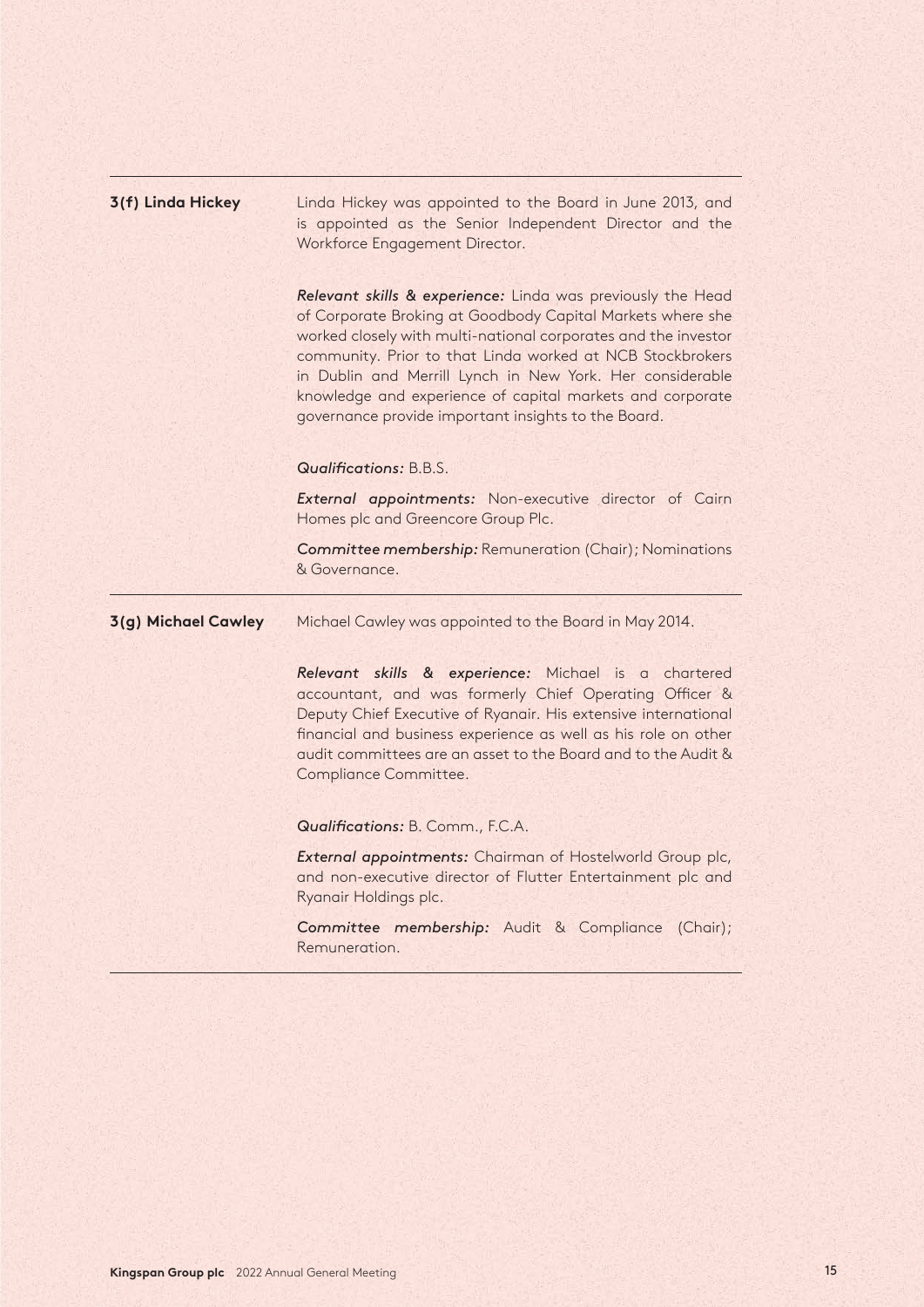| 3(h) John Cronin | John Cronin was appointed to the Board in May 2014.                                                                                                                                                                                                                                                                                                                                                                                                                                             |
|------------------|-------------------------------------------------------------------------------------------------------------------------------------------------------------------------------------------------------------------------------------------------------------------------------------------------------------------------------------------------------------------------------------------------------------------------------------------------------------------------------------------------|
|                  | Relevant skills & experience: John is a qualified solicitor, and<br>formerly partner and chairman of McCann FitzGerald. He<br>has more than 30 years' experience in corporate, banking,<br>structured finance and capital markets matters. He is a member<br>of the International Bar Association, and is a past President<br>of the British Irish Chamber of Commerce. His valuable legal,<br>corporate governance and capital markets experience brings a<br>unique perspective to the Board. |
|                  | Qualifications: B.A. (Mod) Legal Science; Solicitor in Ireland<br>and England & Wales.                                                                                                                                                                                                                                                                                                                                                                                                          |
|                  | <b>External appointments:</b> Non-executive director of the Dublin<br>Theatre Festival Limited.                                                                                                                                                                                                                                                                                                                                                                                                 |
|                  | Committee membership: Nominations & Governance.                                                                                                                                                                                                                                                                                                                                                                                                                                                 |
| 3(i) Anne Heraty | Anne Heraty was appointed to the Board in August 2019.                                                                                                                                                                                                                                                                                                                                                                                                                                          |
|                  | Relevant skills & experience: Anne is the founder and former                                                                                                                                                                                                                                                                                                                                                                                                                                    |
|                  | Chief Executive Officer of Cpl Resources plc. She has over 20<br>years' experience running an international recruitment and<br>outsourcing business and is currently on the Board of IBEC,<br>having previously held a number of other public and private<br>non-executive directorships, and brings this broad business<br>and entrepreneurial experience to the Board.                                                                                                                        |
|                  | <b>Qualifications:</b> B.A. in Mathematics & Economics.                                                                                                                                                                                                                                                                                                                                                                                                                                         |
|                  | External appointments: Non-executive director of Cpl<br>Resources plc.                                                                                                                                                                                                                                                                                                                                                                                                                          |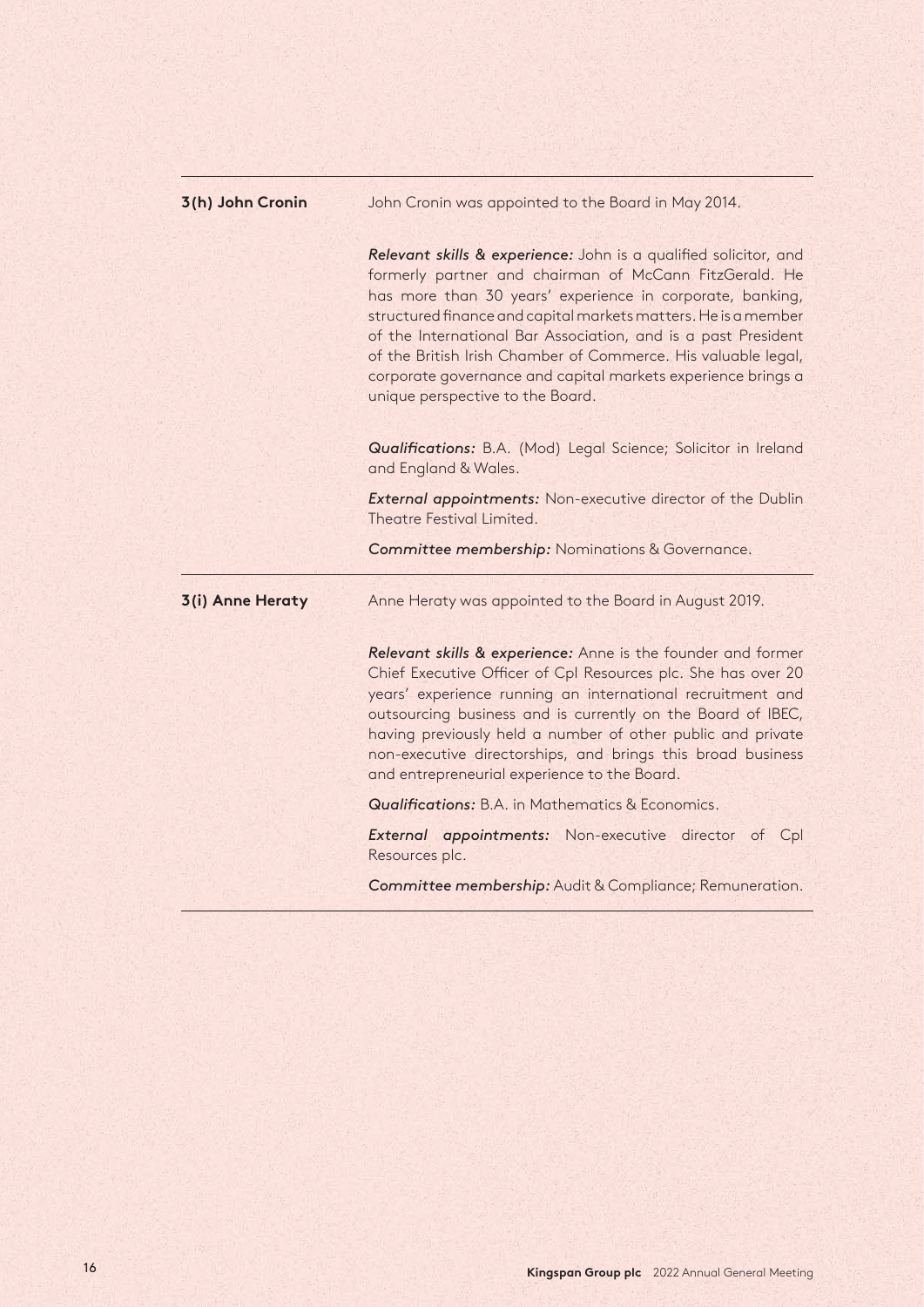| <b>3(j) Éimear Moloney</b> | Eimear Moloney was appointed to the Board in April 2021.                                                                                                                                                                                                                                                                                                                                                                                                                                                                                                      |
|----------------------------|---------------------------------------------------------------------------------------------------------------------------------------------------------------------------------------------------------------------------------------------------------------------------------------------------------------------------------------------------------------------------------------------------------------------------------------------------------------------------------------------------------------------------------------------------------------|
|                            | Relevant skills & experience: Eimear was previously a senior<br>investment manager in Zurich Life Assurance (Irl) plc and has<br>excellent knowledge and experience of capital markets and<br>asset management. She is a fellow of the Institute of Chartered<br>Accountants in Ireland, and a member of the Institute of<br>Directors in Ireland. In addition to her business and financial<br>expertise, Éimear also brings valued compliance experience<br>from the pharma manufacturing environment to the Board<br>and the Audit & Compliance Committee. |
|                            | <b>Qualifications:</b> B.A. Accounting & Finance; MSc. Investment<br>and Treasury.                                                                                                                                                                                                                                                                                                                                                                                                                                                                            |
|                            | External appointments: Non-executive director of Hostelworld<br>Group plc, Chanelle Pharmaceuticals Group, and formerly Yew<br>Grove REIT plc.                                                                                                                                                                                                                                                                                                                                                                                                                |
|                            | Committee membership: Audit & Compliance.                                                                                                                                                                                                                                                                                                                                                                                                                                                                                                                     |
| 3(k) Paul Murtagh          | Paul Murtagh was appointed to the Board in April 2021.                                                                                                                                                                                                                                                                                                                                                                                                                                                                                                        |
|                            | Relevant skills & experience: Paul is the Chairman and CEO                                                                                                                                                                                                                                                                                                                                                                                                                                                                                                    |
|                            | of Tibidabo Scientific Industries Ltd, and was formerly the<br>Chairman and CEO of Faxitron Bioptics LLC and Chairman<br>of Deerland Probiotics & Enzymes Inc. Previously he worked<br>in investment banking at Merrill Lynch & Co. in New York and<br>Sydney. He brings to the Board his excellent understanding<br>of the US market and his significant experience in building<br>successful global businesses.                                                                                                                                             |
|                            | <b>Qualifications:</b> B. Comm International.                                                                                                                                                                                                                                                                                                                                                                                                                                                                                                                 |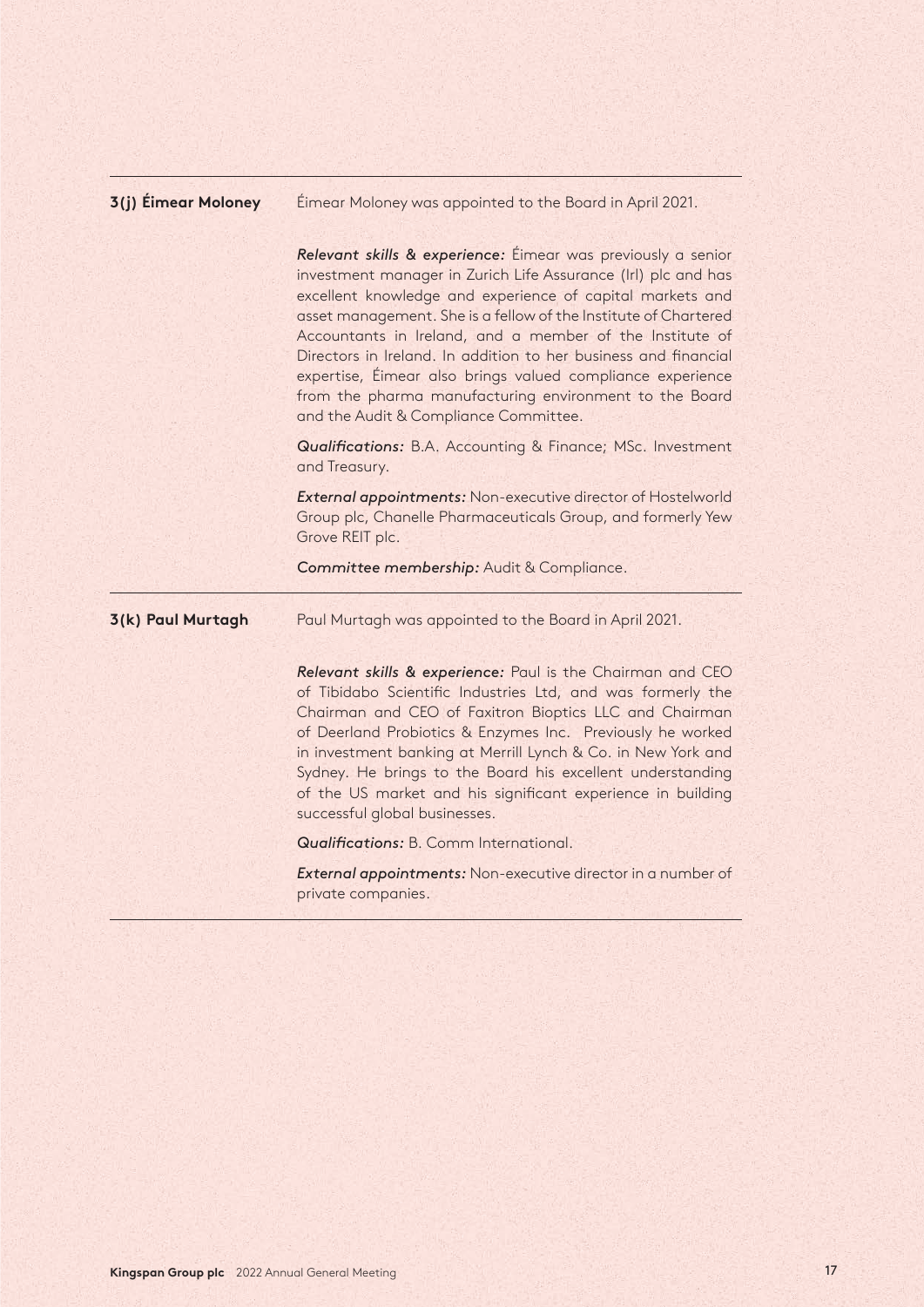#### **Resolution 4: Auditors' remuneration**

The directors are seeking to renew their authority to fix the remuneration of the auditors for the year ending 31 December 2022.

#### **Resolution 5: Planet Passionate Report**

The Company's 2021 Planet Passionate Report is available on www.kingspan.com.

Resolution 5 seeks an advisory vote on our 2021 Planet Passionate Report. Our ambitious 10 year global sustainability programme, Planet Passionate, aims to have a positive impact on three big global challenges: climate change, circularity and protection of the natural world. We have set ourselves ambitious targets in the environmental areas of carbon, energy, circularity and water. We have aligned with the goals of the Paris Agreement and had our scope 1,2 and 3 GHG emissions reduction targets verified by the Science Based Targets initiative (SBTi). This Report sets out our approach, progress and achievements against our ten-year Planet Passionate programme. Kingspan understands the importance of transparency and oversight in progressing its approach to climate change and has reported against GRI, SASB, TCFD and the EU Taxonomy standards within the Report. We also make an annual CDP disclosure.

With this resolution, Kingspan will be among the first companies to put our environmental disclosures to a shareholder vote, as an important means of providing shareholder feedback to the Board. Sustainability is a key priority for Kingspan, and we believe our shareholders should be part of this journey as we build and progress our strategy. While we engage regularly with our major shareholders, we believe an AGM proposal provides a more structured approach to ensuring our sustainability policy considers the views of our broader shareholder base. We will provide shareholders with a summary of the main achievements around our sustainability strategy and highlight any updates to our methodologies and frameworks, ahead of the vote at each year's AGM going forward.

#### **Resolution 6: Directors' Remuneration Policy**

Kingspan's directors' remuneration policy was first put to shareholders for approval at the annual general meeting of the Company held in 2019.

During the second half of 2021, the Remuneration Committee reviewed the existing remuneration policy to ensure it remained fit for purpose, whilst reflecting the change in scale and complexity of our business. Since our current remuneration policy was approved in 2019, our policy has continued to evolve in line with best practice, whilst at the same time there has been substantial growth in the business in terms of market cap (up 182%), financial performance (trading profit €755m, up 70%), headcount (17,880 employees, up 33%) and operations (198 sites, up 53%). The Remuneration Committee believes that it is important to ensure arrangements continue to evolve with the scale and strategy of the Company, a part of which is ensuring different elements of remuneration for an exceptionally strong management team remain competitive against similarly sized companies. We are accordingly proposing some changes to the directors' remuneration policy.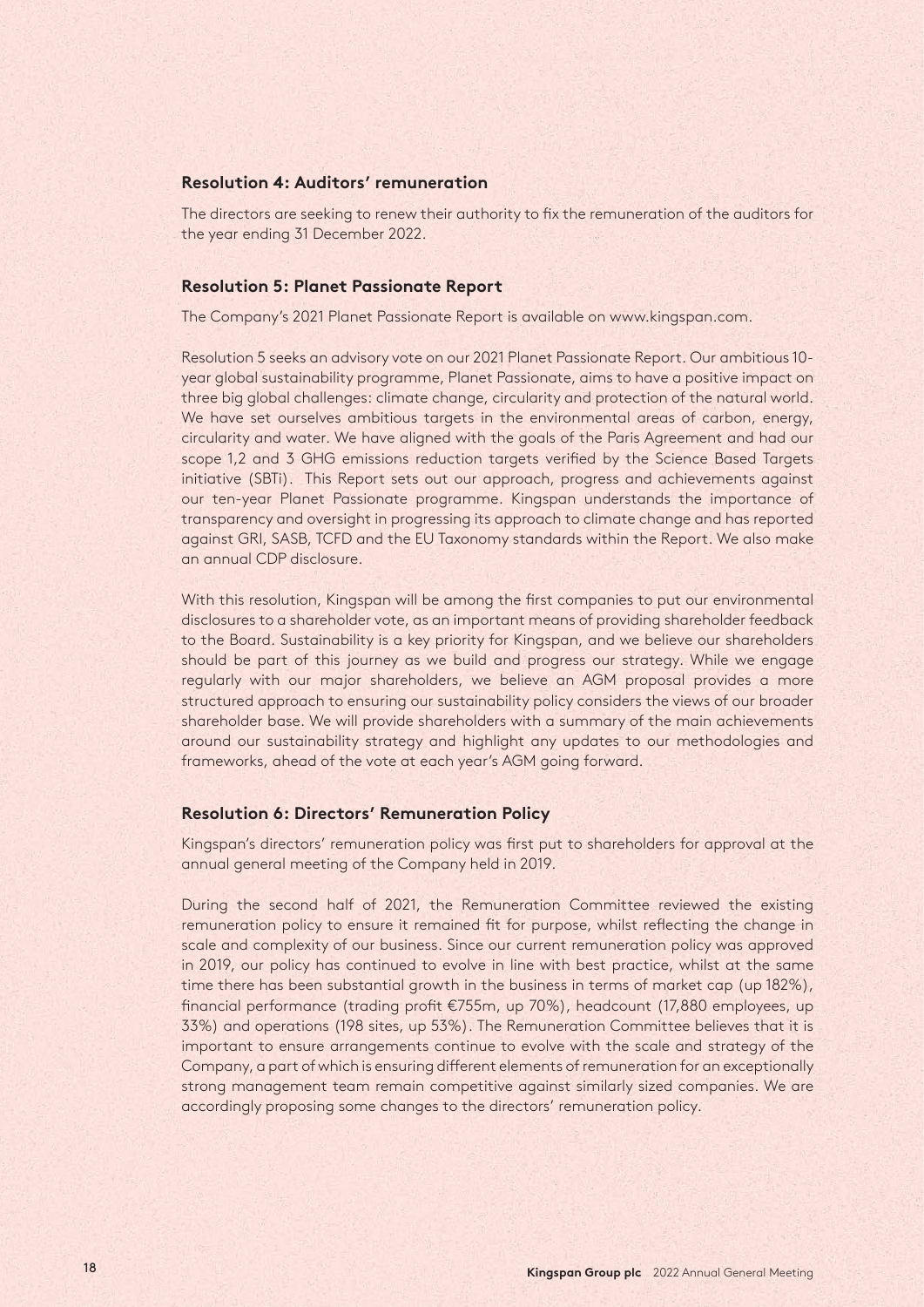Earlier this year the Committee engaged with shareholders on the proposed new policy and reflected on their feedback. A detailed summary of the changes to the current policy is set out in the Annual Report which is available on www.kingspan.com.

In accordance with the commitment given to shareholders when the policy was last put to shareholders, we are seeking at the AGM an advisory vote from shareholders in relation to the revised policy. The remuneration policy will provide the framework for remuneration decisions made by the Remuneration Committee from the date of the 2022 Annual General Meeting. It is intended that the policy will apply until the 2026 Annual General Meeting unless a new policy is put to shareholders by way of an advisory vote at an earlier date. This is an advisory resolution only and is not binding on the Company and is being put to shareholders in accordance with Section 1110M of the Companies Act 2014.

#### **Resolution 7: Report of the Remuneration Committee**

The Report of the Remuneration Committee is contained in the Annual Report which is available on www.kingspan.com. This is an advisory resolution, and is not binding on the Company and is being put to shareholders in accordance with section 1110N of the Irish Companies Act 2014.

#### **Resolution 8: Allotment of shares**

Shareholders are being asked to renew, until the Annual General Meeting in 2023, the usual annual authority of the directors to allot shares in the Company up to an aggregate amount equal to approximately 33⅓% of the issued ordinary share capital of the Company (excluding treasury shares) as at 7 March 2022 (being the latest practicable date prior to publishing this notice). The Company holds 2,009,123 ordinary shares in treasury representing 1.11% of the total ordinary shares in issue (excluding treasury shares). The directors will exercise this authority only if they consider this to be in the best interests of shareholders generally at that time. The directors currently have no intention to allot such shares at the present time.

## **Resolution 9: Disapplication of pre-emption rights in respect of up to 5% of the Company's issued share capital**

Shareholders are being asked to renew, until the Annual General Meeting in 2023, the power of the directors to dis-apply the statutory pre-emption provisions applying to issues of ordinary shares for cash in the event of a rights issue and for any other issue for cash up to an aggregate of 5% of the nominal value of the Company's issued ordinary share capital. The directors currently have no intention to allot such shares at the present time and will exercise this power only if they consider this to be in the best interests of shareholders generally at that time.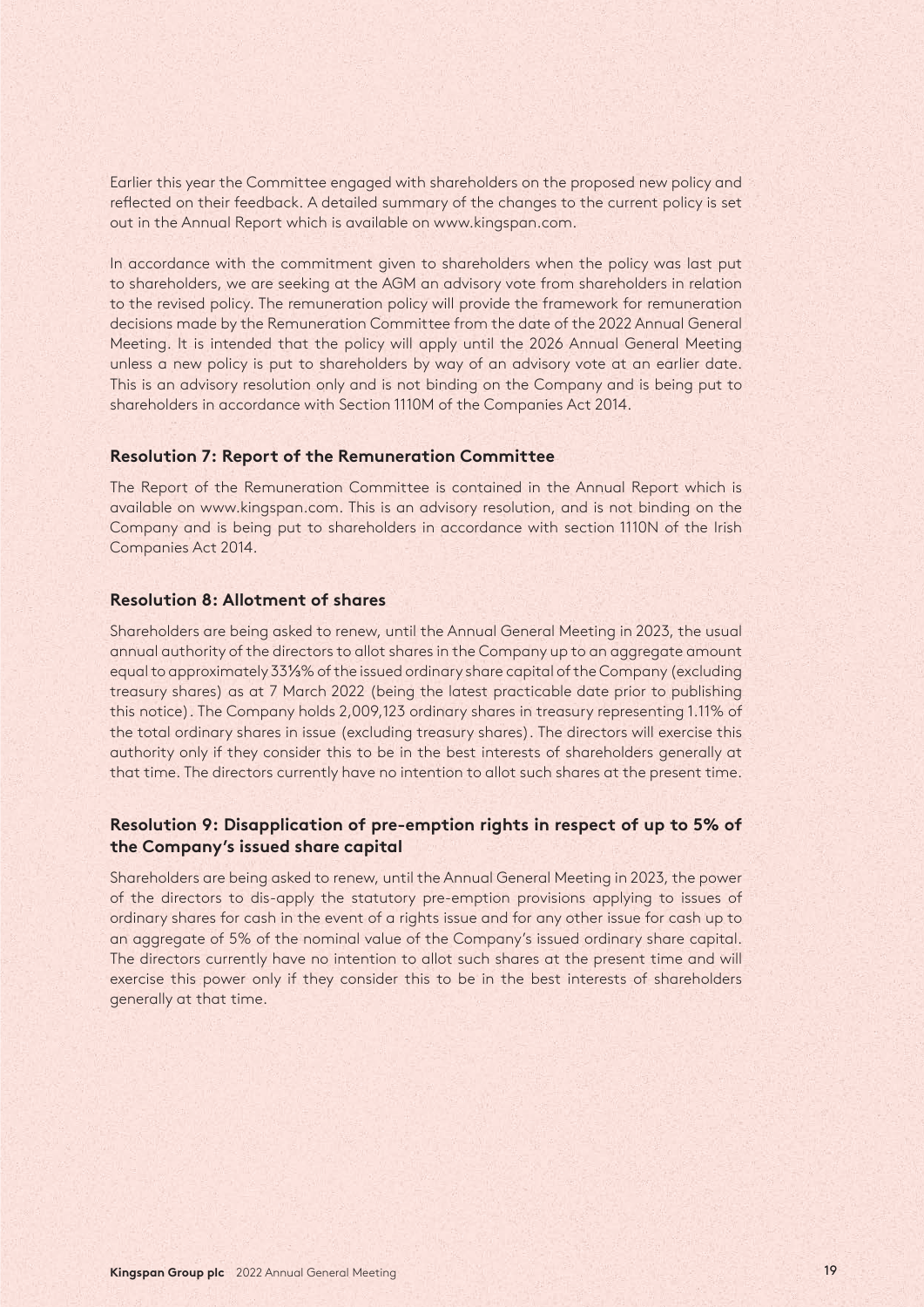## **Resolution 10: Disapplication of pre-emption rights in respect of an additional 5% of the Company's issued share capital**

In addition, shareholders are being asked to renew, until the Annual General Meeting in 2023, the directors' authority, in certain limited circumstances, to allot equity securities for cash without first being required to offer such shares to the existing shareholders in accordance with statutory pre-emption provisions.

The disapplication of pre-emption rights in respect of a further 5% of the Company's issued share capital in addition to the power proposed to be granted pursuant to Resolution 9 reflects the guidance from the UK Pre-Emption Group's revised Statement of Principles published on 12 March 2015 (the Statement of Principles) and the Guidance issued by the Pre-Emption Group on 5 May 2016. Apart from in connection with rights issues and other pre-emptive offers, the power will be limited to the allotment of equity securities for cash up to an aggregate of 5% of the nominal value of the Company's issued ordinary share capital provided that the power can only be used in connection with the financing or refinancing of an acquisition or specified capital investment (within the meaning of the Statement of Principles). Any such refinancing must be within six months of the original transaction. The directors will have due regard to the Statement of Principles in relation to any exercise of this power and will exercise this power only if they consider this to be in the best interests of shareholders generally at that time. The directors have no current intention to exercise this power.

### **Resolution 11: Purchase of own shares**

Shareholders are being asked to provide, until the Annual General Meeting in 2023, an authority for the Company, or any of its subsidiaries, to purchase up to 10% of the Company's own shares. The directors would only exercise the power to purchase the Company's own shares at price levels which they considered to be in the best interests of shareholders generally, after taking account of the Company's overall financial position. The directors currently have no intention to exercise the Company's authority to purchase its own shares at the present time. The minimum price which may be paid for a purchase of the Company's own shares will be the nominal value of the ordinary shares, and the maximum price which may be paid shall be 105% of the then average market price of the ordinary shares.

There were outstanding at 7 March 2022 (being the latest practicable date prior to publishing this notice), options to subscribe for 1,944,515 ordinary shares, representing approximately 1.07% of the Company's issued share capital at that date. If the repurchase authority were to be exercised in full, the shares subject to these options would represent approximately 1.19% of the Company's issued share capital.

#### **Resolution 12: Treasury shares**

Shareholders' approval is also being sought, where the Company's shares have been repurchased (such shares being known as Treasury Shares), for re-allotment of these shares off-market at a maximum price of 120% of the then average market price of the ordinary shares, and a minimum price (other than when re-allotted under an employees' share scheme) of 95% of that average. The directors have no current intention to re-allot such shares at the present time.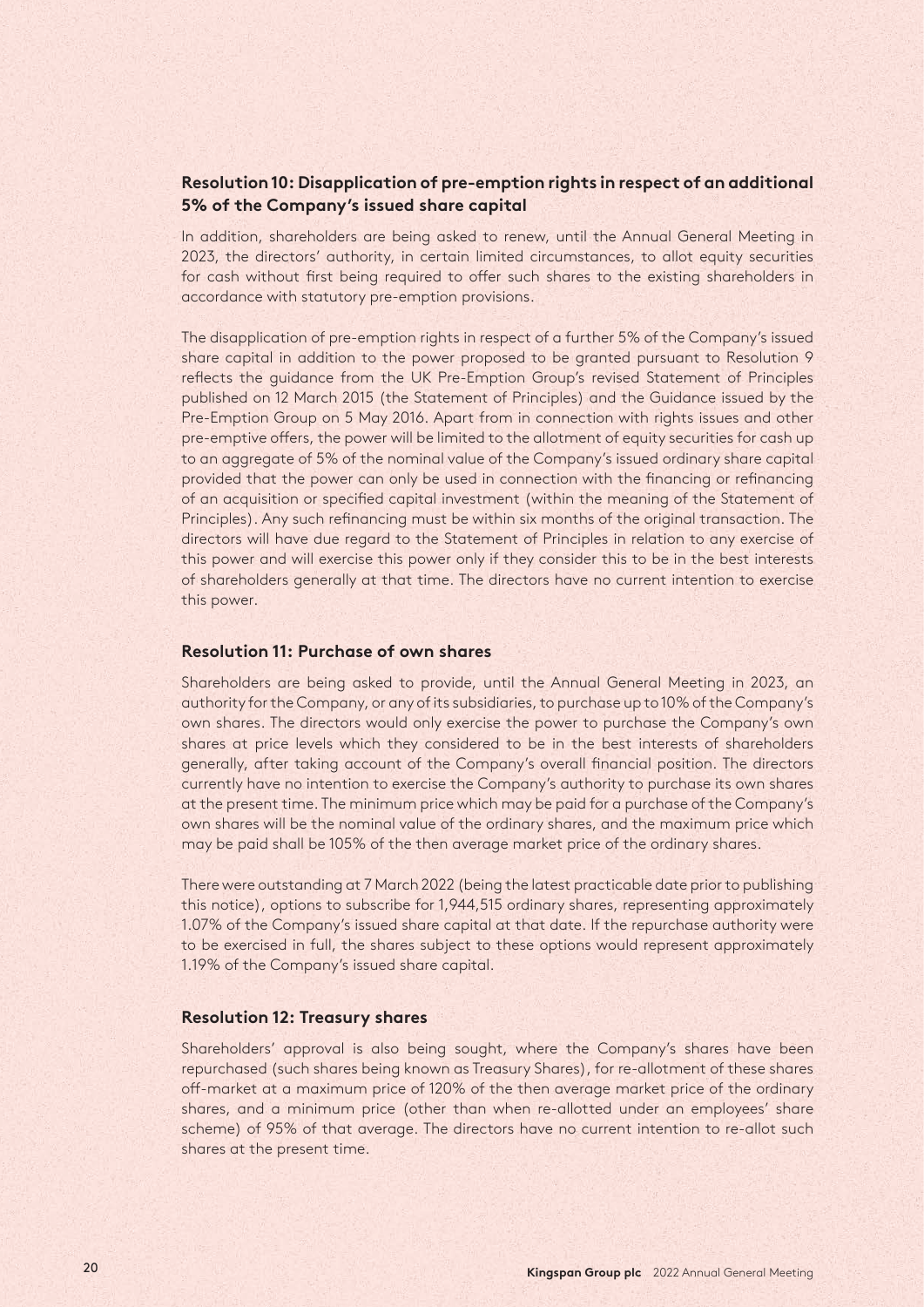#### **Resolution 13: General meetings**

Shareholders are being asked to renew, until the Annual General Meeting in 2023, the Company's authority to call a general meeting on 14 days' notice other than an annual general meeting or a meeting to consider any special resolution (being a resolution requiring a 75% majority vote). The Company confirms that it would only use the shorter notice period where it is merited by the purpose of the meeting, and directors consider that it is in the interests of the Company to retain this flexibility.

#### **Resolution 14: Kingspan Group plc 2017 Performance Share Plan**

The final item of special business concerns the Kingspan Group plc 2017 Performance Share Plan (the "**Plan**"). The Plan, as approved by shareholders at the 2017 AGM, sets out individual grant limits. Under the Plan, the market value of the ordinary shares which are the subject of an award granted in any period of 12 months may not in normal circumstances, at the date of the grant of award, in the case of the Chief Executive exceed 200% of his annual regular remuneration and in the case of other participants exceed a lower percentage, as determined by the Remuneration Committee.

As part of its review of Kingspan's directors' remuneration policy during the second half of 2021, the Remuneration Committee considered how to continue to appropriately incentivise the executive directors, acknowledging their increased roles, and driving continued focus on long-term sustainable growth and shareholder alignment. As a result, it is proposed to increase this limit under the Plan to 300% (from 200%) of annual regular remuneration. There is no current intention to grant awards at the maximum level; however, recognising that the policy may run for four years, the amendment will provide some additional headroom to adjust remuneration if the scale and complexity of the business continues to grow. The Remuneration Committee considers 300% of base salary an appropriate market ceiling for the Kingspan executive directors over the coming four years, particularly noting the exceptional growth of the business over the period since the last policy review. For 2022, subject to shareholder approval of the new remuneration policy and the increase to the limit, the Remuneration Committee intends to grant awards at up to 225% of salary to the executive directors.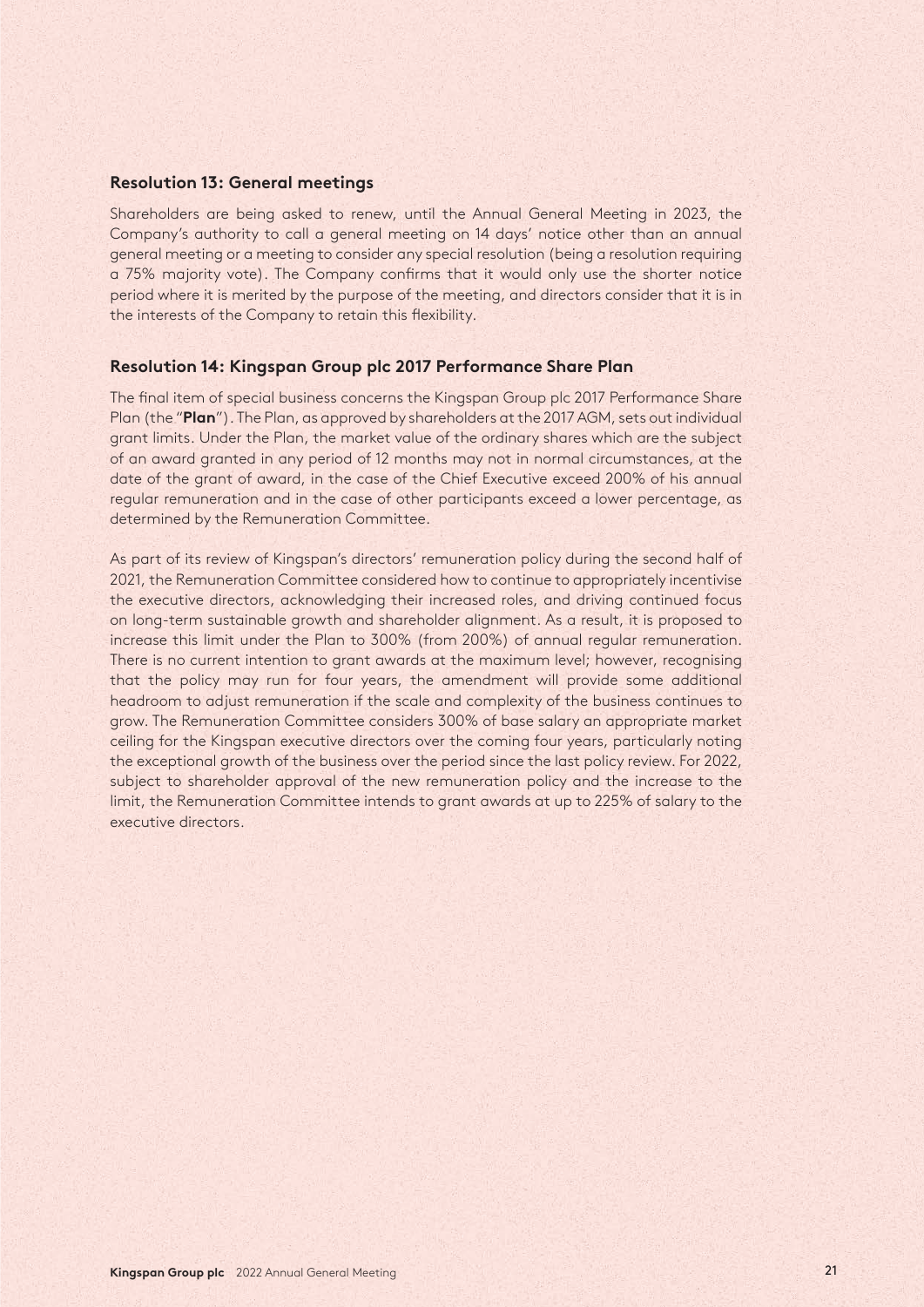# **Kingspan Group PLC Shareholder Information**

### **Entitlement to attend and vote**

1. Only those shareholders registered on the Company's register of members at the close of business on 25 April 2022 or, if the AGM is adjourned, at the close of business on the day four days prior to the adjourned AGM shall be entitled to attend and vote at the AGM or, if relevant, any adjournment thereof. Changes to entries on the Company's register of members after that time will be disregarded in determining the rights of any person to attend and vote at the AGM.

## **Information regarding the meeting**

2. Information regarding the AGM, including the information required by Section 1103 of the Companies Act, is available from www.kingspan.com/AGM2022.

## **Attending in person**

3. The AGM will be held at the Company's offices at IKON, Dublin Road, Kingscourt, Co. Cavan, A82 XY31, Ireland. This year, the Company expects to facilitate Shareholders' attendance in person at the AGM but the Company reserves the right to refuse entry to the meeting where reasonably necessary to comply with the COVID-19 related public health measures and advice. If it becomes necessary or appropriate to revise the current arrangements for the AGM, further information will be made available as quickly as possible by RNS and on our website at www.kingspan.com/AGM2022.

#### **Instructions for Accessing the Virtual Meeting Platform**

- 4. Shareholders will be given the opportunity to remotely access the AGM, ask questions and vote at the AGM via the Virtual Meeting Platform.
- 5. Shareholders can access the Virtual Meeting Platform via a mobile web client, which is compatible with the latest browser versions of Chrome, Firefox, Edge and Safari and can be accessed using these web browsers, on a PC or smartphone device. Please note that Internet Explorer is not supported. **It is highly recommended that you check your system capabilities in advance of the meeting day.** To remotely attend and/or vote using this method, please go to https://meetnow.global/MAHNQZR.
- 6. Once you have accessed https://meetnow.global/MAHNQZR from your web browser, you will then be prompted to enter your unique Shareholder reference Number ("SRN") and PIN under the shareholder tab. These can be found printed on the Form of Proxy for use at the AGM. Access to the AGM will be available from 9.30 a.m. on 29 April 2022, as further detailed below.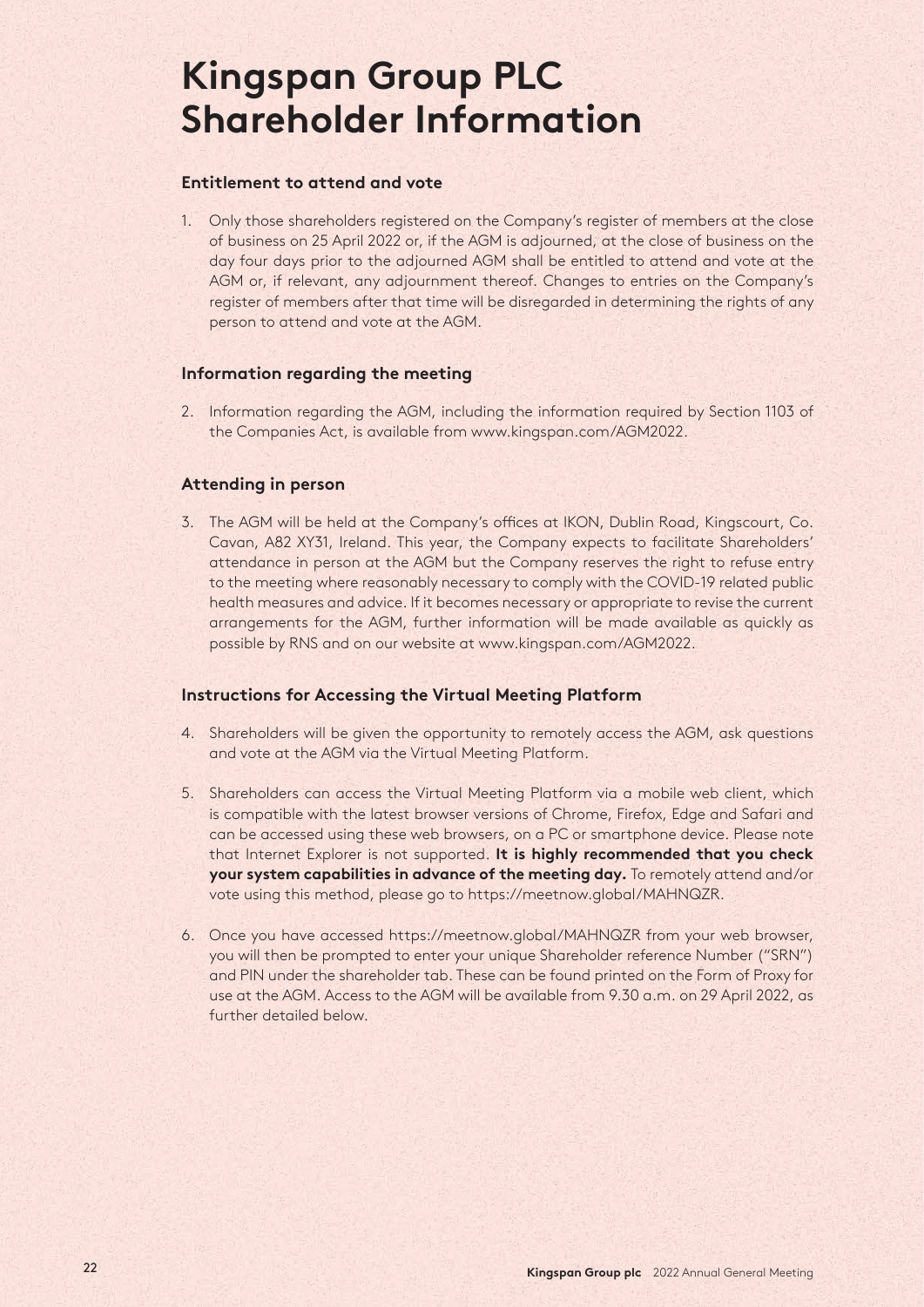- 7. There is no requirement for Shareholders to give notice of their intention to access the AGM. However, persons appointed as a proxy or corporate representative for a Shareholder to access the AGM should contact Computershare before 9.30 a.m. on 28 April 2022 by emailing clientservices@computershare.ie for unique log-in credentials in order to access the AGM. Persons who hold interests in Kingspan shares through the Euroclear Bank system or as CREST depository interests ("CDIs") through the CREST system, wishing to access the AGM through the Virtual Meeting Platform, should consult with their stockbroker or other intermediary at the earliest opportunity for further information on the processes and timelines for submitting proxy appointments for the AGM through the respective systems.
- 8. The AGM will be broadcast in video and audio format. Once logged in, and from the commencement of the AGM, Shareholders will be able to listen to the proceedings of the meeting on their device. Access to the AGM will be available from 9.30 a.m. on 29 April 2022, although the voting functionality will not be enabled until the Chairperson of the AGM declares the poll open.
- 9. Once the Chairperson has formally opened the AGM, he will explain the voting procedure. Voting will be enabled on all resolutions on the Chairperson's instruction. This means that attendees may, at any time while the poll is open, vote electronically on any or all of the Resolutions. Resolutions will not be put forward separately.
- 10. Once the Resolutions have been proposed, they will appear along with the voting options available. Select the option that corresponds with how you wish to vote, "FOR", "AGAINST" or "WITHHELD". Your vote has been cast when the check mark appears. To change your vote, select '**Change My Vote**'. You will be able to change your selection at any time whilst the poll remains open and before the Chairperson announces its closure at the end of the AGM.
- 11. Questions on the day can be submitted by text via the messaging function or verbally via the teleconference or in person at the meeting. Details of how to access the teleconference will be provided on the day of the annual general meeting once you are logged into the Virtual Meeting Platform.
- 12. Questions will be moderated before being sent to the Chairperson. This is to avoid repetition and ensure the smooth running of the meeting. If multiple questions on the same topic are received, the Chairperson may choose to provide a single answer to address shareholder queries on the same topic.
- 13. Shareholders attending electronically may ask questions by typing and submitting their question in writing. Additionally, in order to speak and ask questions at the Meeting, remote participation will be available by telephone conference. Please dial the telephone number provided on the AGM home screen displayed once you have accessed the Meeting (as described above) and you will be able to listen to the proceedings of the AGM and speak and ask questions via the teleconference facility. At the appropriate time during the AGM, attendees will be invited to ask any questions, whereupon they will enter a queue and then be asked to speak one at a time once they have been unmuted. Further instructions will be given during the AGM on the conference call. If you are unable to access your SRN and PIN, please contact Computershare on +353 1 447 5103. Lines are open from 9.00 a.m. to 5.00 p.m. Monday to Friday (excluding public holidays in Ireland). Please note that calls may be monitored or recorded.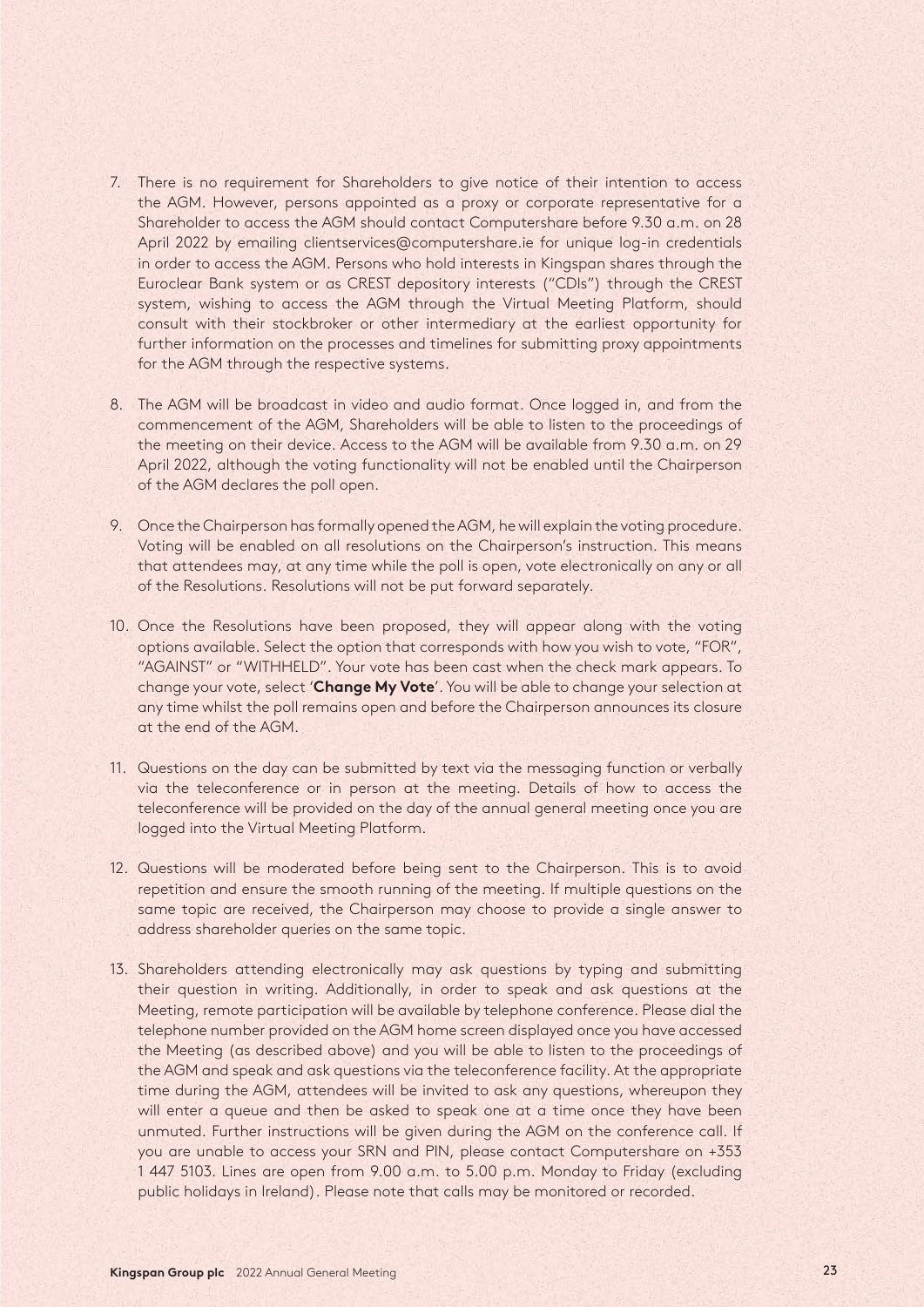14. During the AGM, you must ensure you are connected to the internet at all times in order to vote when the Chairperson commences polling. Therefore, it is your responsibility to ensure connectivity for the duration of the AGM via your internet connection. The Virtual Meeting Guide contains further information on remotely accessing and participating in the Meetings via the Virtual Meeting Platform and is available on the Company's website at https://www.kingspan.com/AGM2022.

## **Appointment of proxies**

- 15. A shareholder (a registered member of the Company) who is entitled to attend and vote at the AGM is entitled to appoint a proxy (or more than one proxy as alternates) to attend, speak and vote instead of the shareholder (please see notes 16 to 20 below). Persons who hold their interests in ordinary shares through the Euroclear Bank system or as CREST Depository Interests should see notes 21 to 26 below and consult with their stockbroker or other intermediary at the earliest opportunity for further information on the processes and timelines for submitting proxy appointments and voting instructions for the AGM through the respective systems.
- 16. A proxy need not be a shareholder. If you wish to appoint more than one proxy please contact the Company's Registrar, Computershare Investor Services (Ireland) Limited, on +353 1 447 5103. A member acting as an intermediary on behalf of one or more clients may grant a proxy to each of its clients or their nominees provided each proxy is appointed to exercise rights attached to different shares held by that member. A proxy (including a substitute proxy) shall be entitled at his or her discretion and without notice to the appointing shareholder to (i) nominate and appoint any person to be a substitute proxy for him or her for any of the purposes contemplated by the Form of Proxy with liberty to revoke any such appointment at his or her discretion and/or (ii) replace such substitute proxy with any other person at his or her discretion (each of the foregoing being, a Substitute Proxy).
- 17. A Form of Proxy for use by shareholders is enclosed with this Notice (or is otherwise being delivered to shareholders). Completion of a Form of Proxy (or submission of proxy instructions electronically) will not prevent a shareholder from attending the AGM and voting in person should the public health guidelines permit.
- 18. To be valid, a Form of Proxy and any power or other authority under which it is executed (or a duly certified copy of any such power or authority) must be returned by post to Computershare Investor Services (Ireland) Limited, PO Box 13030, Dublin 24, Ireland or (during normal business hours) by hand to Computershare Investor Services (Ireland) Limited, 3100 Lake Drive, Citywest Business Campus, Dublin 24, D24 AK82, Ireland, not later than 48 hours before the AGM or adjourned AGM or (in the case of a poll taken otherwise than at or on the same day as the meeting or adjourned meeting) at least 48 hours before the taking of the poll at which it is to be used.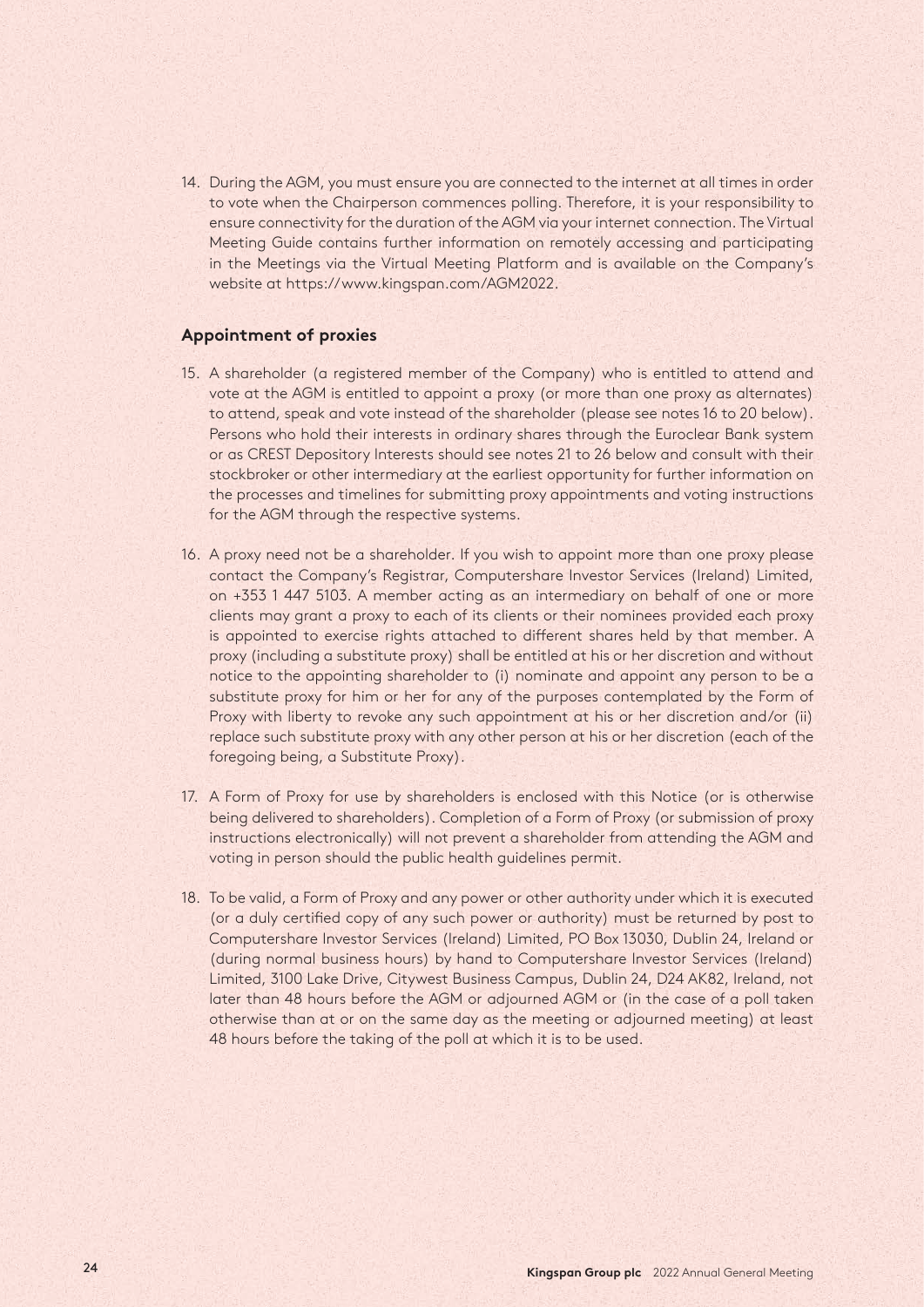- 19. In the case of a corporation, the instrument shall be executed either under its common seal or under the hand of an officer or attorney duly authorised on its behalf. In the case of joint holders, the vote of the senior who tenders a vote, whether in person or by proxy, will be accepted to the exclusion of the votes of the other registered holder(s) and for this purpose, seniority will be determined by the order in which the names stand in the Register of Members in respect of a joint holding. If a proxy is executed under a power of attorney or other authority, such power or authority (or a duly certified copy of any such power or authority) must be deposited with the Company with the Instrument of Proxy.
- 20. To appoint (or remove) a proxy electronically, log on to the website of the Registrar, Computershare Investor Services (Ireland) Limited:

#### www.eproxyappointment.com

To log in you will require your unique PIN (which will expire at the end of the voting period), your Shareholder Reference Number (SRN) and the Control Number, all of which are printed on the face of the accompanying Form of Proxy.

#### **Further information for participants in the Euroclear Bank system**

21. Holders of interests in Kingspan shares held through the Euroclear Bank system (other than as CDIs) are advised to consult with their custodian, stockbroker or other intermediary at the earliest opportunity for further information on the processes and timelines for submitting proxy appointments or voting instructions for the AGM.

#### **Further information for CREST members with holdings of CDIs**

- 22. Euroclear UK & Ireland Limited ("EUI"), the operator of the CREST system has arranged for holders of CDIs to issue voting instructions relating to the Company's ordinary shares via a third party service provider, Broadridge Financial Solutions Limited ("Broadridge"). CREST members can complete and submit electronic voting instructions or proxy appointment instructions electronically through Broadridge.
- 23. If you hold CDIs and wish to submit electronic voting instructions or proxy appointment instructions you must use the Broadridge Global Proxy Voting service. To avail of the voting service, you will need to complete the Meetings and Voting Client Set-up Form (CRT408) prescribed by Broadridge and return it with a completed application form to EUI (signed by an authorised signatory with another relevant authorised signatory copied for verification purposes) to the following email address: eui.srd2@euroclear. com. Fully completed application forms will be shared by EUI with Broadridge and Broadridge will contact you and provide information on its service and enable access to the Broadridge platform.
- 24. Broadridge will set a voting deadline by which time electronic voting instructions or proxy appointment instructions must be received by it for use at the AGM. Broadridge's voting deadline will be earlier than Euroclear Bank's voting instruction deadline as set out above. Voting instructions cannot be changed or cancelled after Broadridge's voting deadline.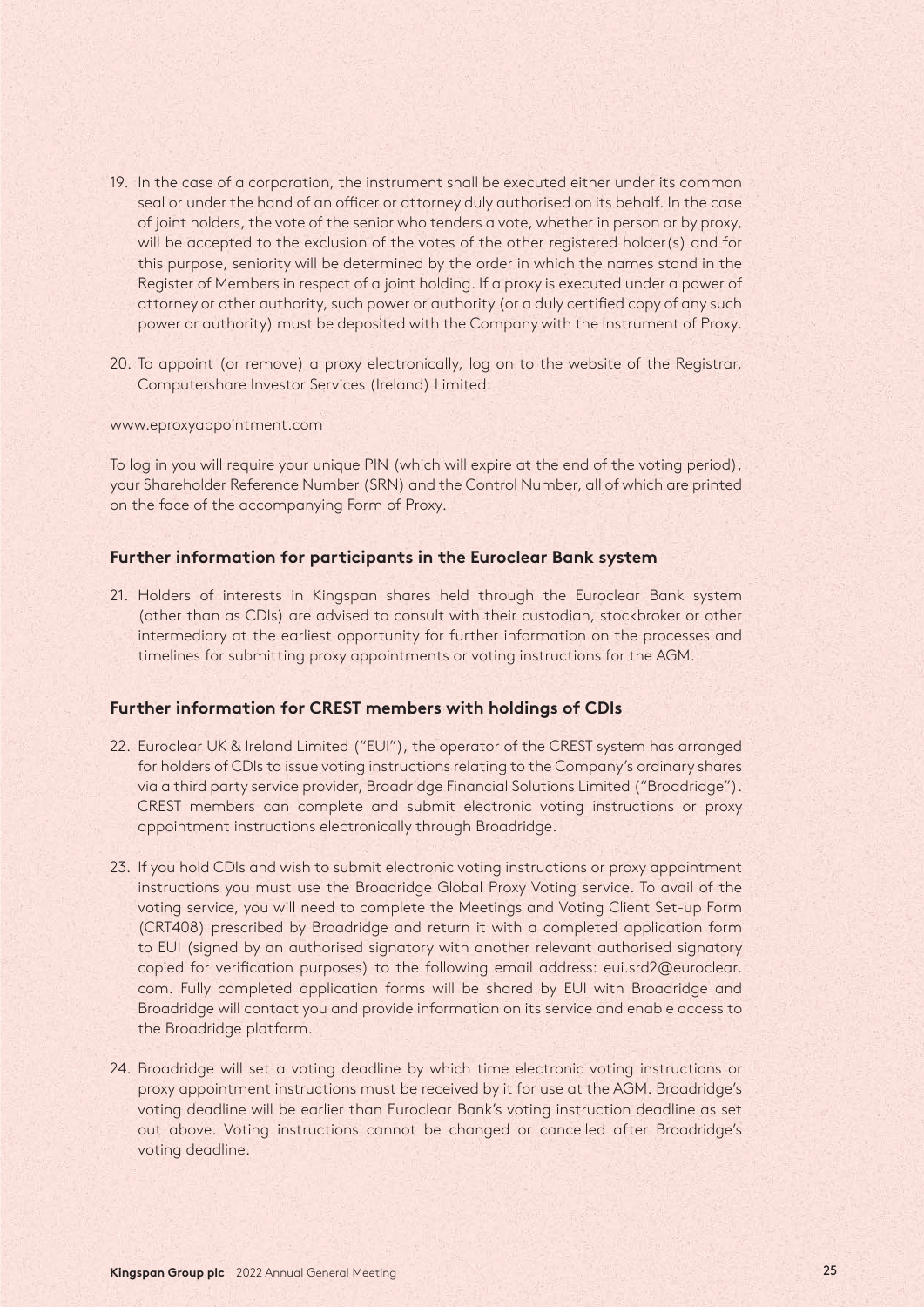25. CREST members with holdings of CDIs are strongly encouraged to familiarise themselves with the arrangements with Broadridge, including the voting deadlines and procedures and to take, as soon as possible, any further actions required by Broadridge in order that they may avail of this voting service.

#### **Deadlines for receipt by the Company of proxy voting instructions**

26. All proxy appointments and voting instructions (whether submitted directly or through the Euroclear Bank system or (via a holding of CDIs) the CREST system) must be received by the Company's registrar not less than 48 hours before the time appointed for the AGM or any adjournment of the AGM. However, persons holding through the Euroclear Bank system or (via a holding of CDIs) the CREST system will also need to comply with any additional voting deadlines imposed by their respective custodian, stockbroker or other intermediary. All persons affected are recommended to consult with their custodian, stockbroker or other intermediary at the earliest opportunity.

#### **Issued shares and total voting rights**

- 27. The total number of issued ordinary shares in the Company at the Latest Practicable Date is 183,591,682.
- 28. Voting on each of the resolutions will be decided on a poll. This means that shareholders who attend the AGM, as well as those who are not able to attend but have sent proxy forms, may have their votes taken into account according to the number of shares they hold.
- 29. Ordinary resolutions require a simple majority of votes cast (in person or by proxy) at the meeting to be passed. Special resolutions require the approval of 75 percent of votes cast (in person or by proxy) at the meeting to be passed.

#### **Questions at the meeting**

- 30. Pursuant to Section 1107 of the Companies Act, the Company must answer any question which a shareholder may ask relating to the business being dealt with at the AGM unless:
- » answering the question would interfere unduly with the preparation for the AGM or the confidentiality and business interests of the Company;
- » the answer has already been given on a website in a question and answer format; or
- » it appears to the Chairman of the AGM that it is undesirable in the interests of good order of the meeting that the question be answered.

#### **Shareholders' right to table draft resolutions and to put items on the agenda**

31. A shareholder or a group of shareholders holding 3% of the issued share capital, representing at least 3% of the total voting rights of all shareholders who have a right to vote at the meeting, have a right to table a draft resolution for an item on the agenda of the meeting subject to any contrary provisions in company law. In the case of the 2022 Annual General Meeting, the latest date for submission of such requests is 18 March 2022 (being 42 days prior to the date of the meeting).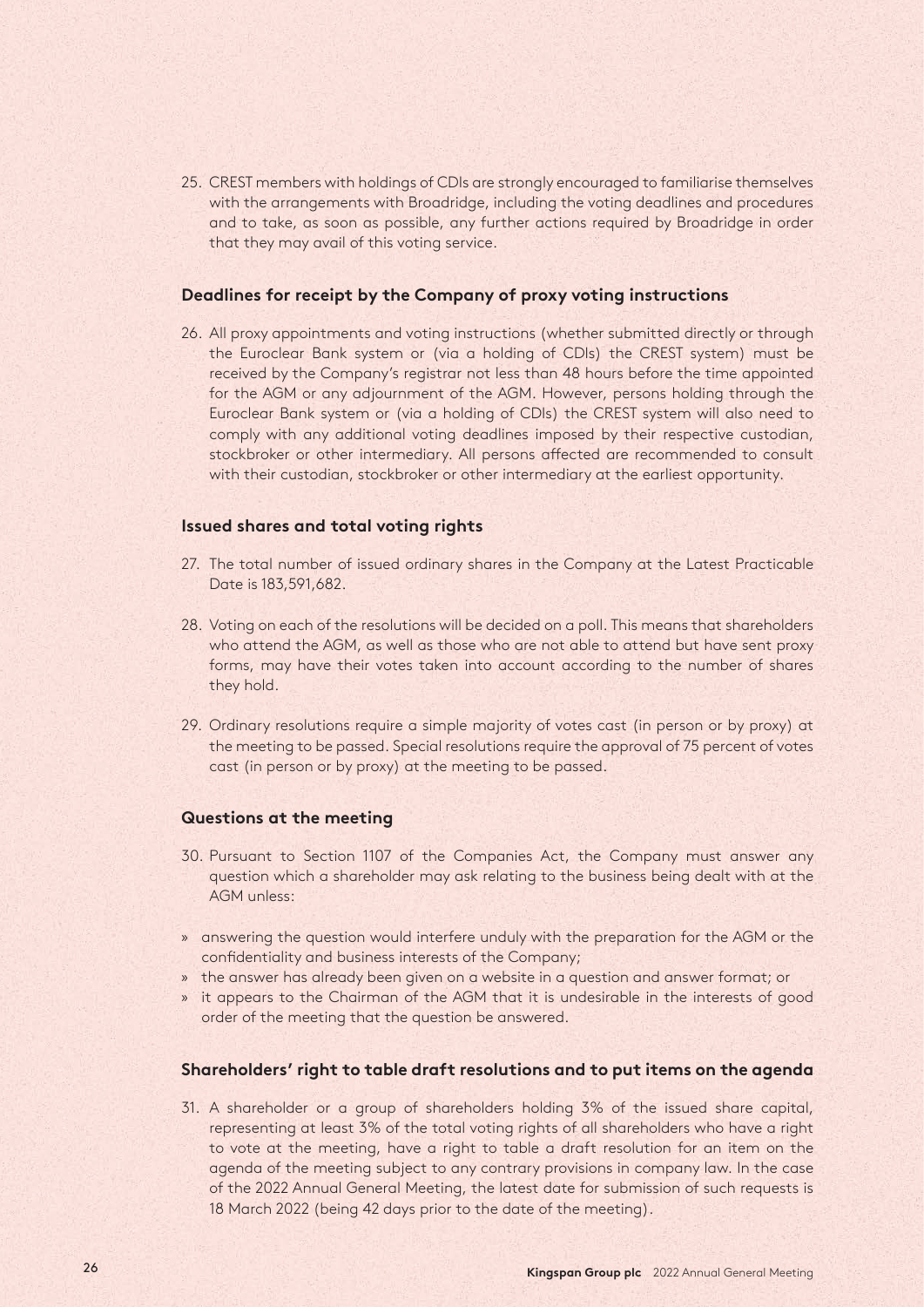#### **The request:**

- » may be in hard copy form or in electronic form;
- » must set out in writing details of the draft resolution in full or, if supporting a draft resolution sent by another shareholder, clearly identify the draft resolution which is being supported;
- » must be authenticated by the person or persons making it (by identifying the shareholder or shareholders meeting the qualification criteria and, if in hard copy, by being signed by the shareholder or shareholders); and
- » must be received by the Company not later than 42 days before the meeting to which the request relates.

In addition to the above, the request must be made in accordance with one of the following ways:

- » a hard copy request which is signed by the shareholder(s), states the full name and address of the shareholder(s) and is sent to the Company Secretary, Kingspan Group plc, Head Office, Dublin Road, Kingscourt, Co Cavan, Ireland; or
- » a request which states the full name and address of the 'Shareholder Reference Number' (SRN), as printed on the accompanying Form of Proxy of the shareholder(s) and is sent to agm@kingspan.com.

A draft resolution must not be such as would be incapable of being passed or otherwise be ineffective (whether by reason of inconsistency with any enactment or the Company's Memorandum and Articles of Association or otherwise). Any draft resolution must not be defamatory of any person.